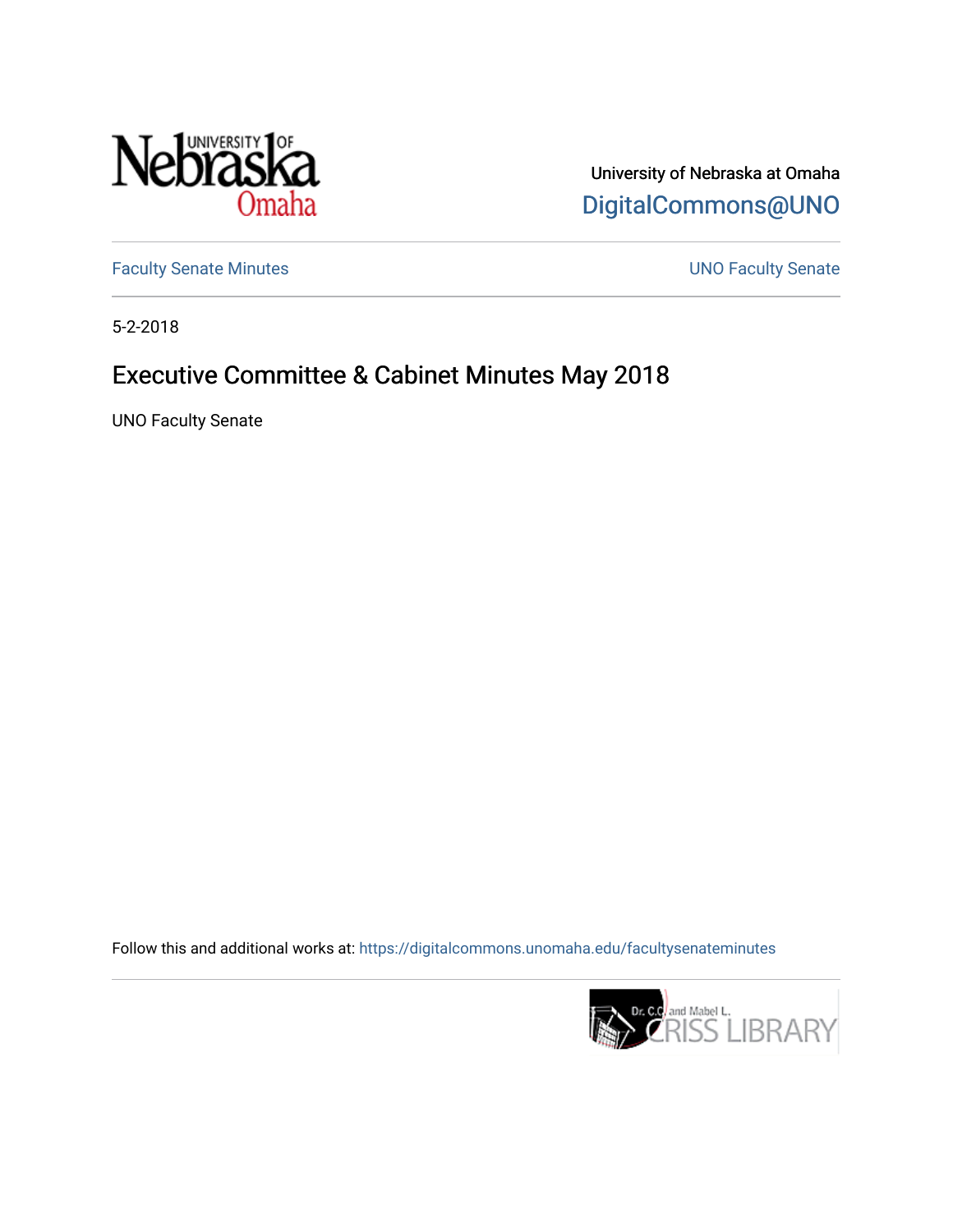

# **2017-2018 Faculty Senate Executive Committee & Cabinet** *Minutes*

\_\_\_\_\_\_\_\_\_\_\_\_\_\_\_\_\_\_\_\_\_\_\_\_\_\_\_\_\_\_\_\_\_\_\_\_\_\_\_\_\_\_\_\_\_\_\_\_\_\_\_\_\_\_\_\_\_\_\_\_\_\_\_\_\_\_\_\_\_\_\_\_\_\_\_\_\_\_ \_\_\_\_\_\_\_\_\_\_\_\_\_\_\_\_\_\_\_\_*Wednesday, May 2, 2018, 2 p.m., ASH 196*\_\_\_\_\_\_\_\_\_\_\_\_\_\_\_\_\_\_\_\_\_

\_\_\_\_\_\_\_\_\_\_\_\_\_\_\_\_\_\_\_\_\_\_\_\_\_\_\_\_\_\_\_\_\_\_\_\_\_\_\_\_\_\_\_\_\_\_\_\_\_\_\_\_\_\_\_\_\_\_\_\_\_\_\_\_\_\_\_\_\_\_\_\_\_\_\_\_\_

**Members:** Adams, Arbelaez, Barone, Elder, Grams, Landow, Miller, Nash, Robins

**Excused:** Kelly

**I. The meeting was called to order** by Vice President Barone at 2:08 p.m.

**II. The Minutes** of **the** April 4, 2018, meeting were approved as written.

#### **III. Officers' Reports**

#### **A. President's Report:** Senator Grams

#### **1. Letter to All UNO Faculty: Sent April 26, 2018**

Dear Faculty Colleagues,

I would like to invite you to take a short opinion survey that will help inform end-of-year recommendations and future planning for the Faculty Senate. Please follow the link to the survey here:<https://goo.gl/forms/eFgGvbTpWCiRFWXB2>

Today (4/26/18) representatives of the Faculty Senate executive committee met with Chancellor Gold, along with faculty, staff, and student reps from both UNO and UNMC, to hear further explanation of the budget cut for 18-19 that he intends to deliver to President Bounds this week. We were given an overall picture of how cuts are being implemented at UNO and UNMC, but not the granular detail of effects on specific programs. Rather, that information is being shared through the Colleges during this week, according to a detailed communications plan.

The Senate Executive Committee and Cabinet will meet next week, May 2, followed by the last full Senate meeting of the 17-18 academic year on May 9. Forthcoming information about budget cuts will be reviewed at that time. The executive committee also met last week with UNO's administrative leadership and discussed a number of issues, including support for faculty research and plans for facilities development (following the announcement at last Tuesday's Town Hall with the Chancellor).

Please remember that 4/28 is the DEADLINE for submitting comments on UNO's newly proposed Facilities Use Plan and policy language (agenda attachment – pgs 1-22), which impacts freedom of expression issues, availability of different campus spaces to the public, and other topics. Please see the details at

[https://www.unomaha.edu/news/2018/02/regulations-on-the-use-of-university-facilities](https://www.unomaha.edu/news/2018/02/regulations-on-the-use-of-university-facilities-and-grounds.php)[and-grounds.php.](https://www.unomaha.edu/news/2018/02/regulations-on-the-use-of-university-facilities-and-grounds.php) You may send your comments directly to Paul Landow or Drew Nielsen, or I will anonymize, collate, and submit as a whole any comments sent to me by tomorrow afternoon.

Some important updates on dual factor authentication: we are still in the "soft roll-out" period during which faculty are not being required to use this method,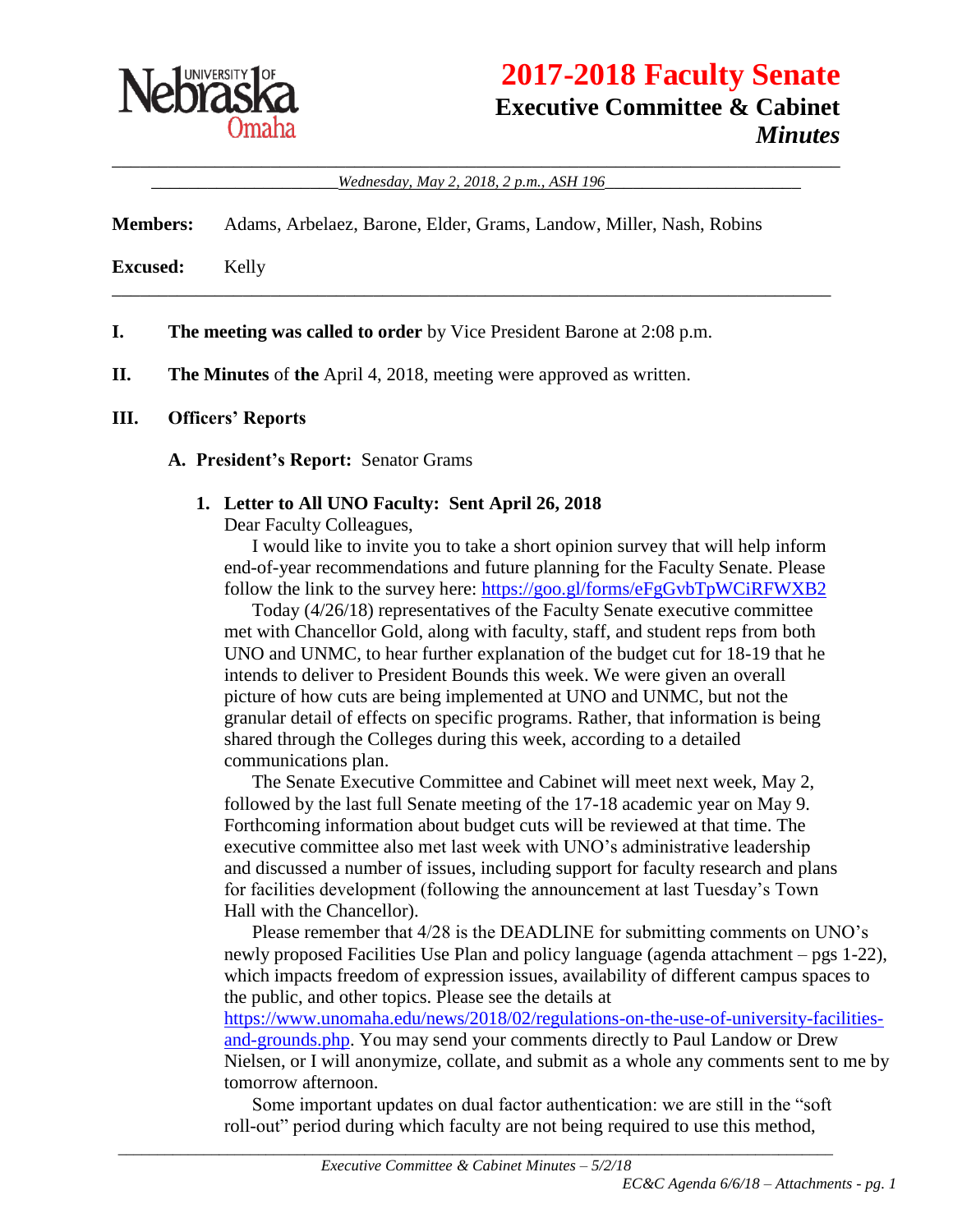but eventually, we will be. If you wish to begin now or over the summer, please be aware that all the logins for university systems you access will be affected (e.g. email, Canvas, Firefly, Mavlink, etc.), so you will need to be able to use the authentication method you select, whether you access those systems in the office, in a classroom, in meetings, at home, on your phone, on someone else's equipment, and so on. If you do not wish to use your personal cell phone for this purpose, an alternative is available: a key fob/hardware token that can be put on your keychain. If you wish to order one of these devices, please fill out the request form at: [https://www.unomaha.edu/information-technology](https://www.unomaha.edu/information-technology-services/information-security/duo/uno-duo.php)[services/information-security/duo/uno-duo.php.](https://www.unomaha.edu/information-technology-services/information-security/duo/uno-duo.php) Please be advised that if demand for the key fob/hardware token option is high, it may take time to restock the supply and catch up with orders. Faculty may wonder why we must do this or whether the security concerns are serious enough to justify it. We were offered various real-life examples to explain the need, including NU faculty whose accounts were hacked during ordinary classroom computer use and then used in a significant financial fraud attempt.

Finally, please make ready to transfer to Canvas if you have not done so already, and rescue any materials you may still have on Blackboard, which will no longer be available after June. Not only will all courses be on Canvas, but none of the Blackboard materials will remain! Help is ready for you and, if needed, an expert will sit down with you in person to ensure that your courses are set up and files are transferred. Please see this page for a list of options:

<https://www.unomaha.edu/news/2018/04/reminder-to-transition-to-canvas.php>

Thank you and as ever, please feel free to send your comments, suggestions, and concerns to your Senate rep or to me directly.

# **2. Memo from President Grams to Chancellor Gold; SVC Reed From: Faculty Senate Executive Committee Date: April 24, 2018**

## **Re: Follow up to EC&A of April 18, 2018**

The EC&A meeting on Wednesday, April 18 included constructive discussion of the proposal for UNMC's Monroe-Meyer Institute (MMI) to occupy the First Data Resources building (FDR1). We appreciated the analysis of financial constraints motivating this solution, as well as the history provided. As we discussed, the Faculty Senate executive committee would like to offer respectfully the following comments on this topic from the perspective of UNO faculty. We hope this advice is constructive and assists your efforts going forward.

Faculty had been operating under the impression that FDR1 was acquired for UNO's growth (see e.g. [https://www.unomaha.edu/news/2016/03/uno-announces](https://www.unomaha.edu/news/2016/03/uno-announces-purchase-of-first-data-property.php)[purchase-of-first-data-property.php\)](https://www.unomaha.edu/news/2016/03/uno-announces-purchase-of-first-data-property.php). Over the past two years, several academic units had been involved in conversations about how to develop the space for UNO, the Nebraska Legislature provided \$10 million toward this goal, and a roadway was constructed to connect the FDR1 and Scott Campus lots.

Given that the substantial financial commitments involved no longer make the original plan feasible, particularly in a time of budget reductions, the next best option from our perspective would be for UNO to preserve ownership of the land and building and create an arrangement wherein the building space would be leased to MMI. This solution offers several benefits:

 It preserves additional long-term opportunities for facilities development, given the special proximity between FDR and the Scott Campus, and the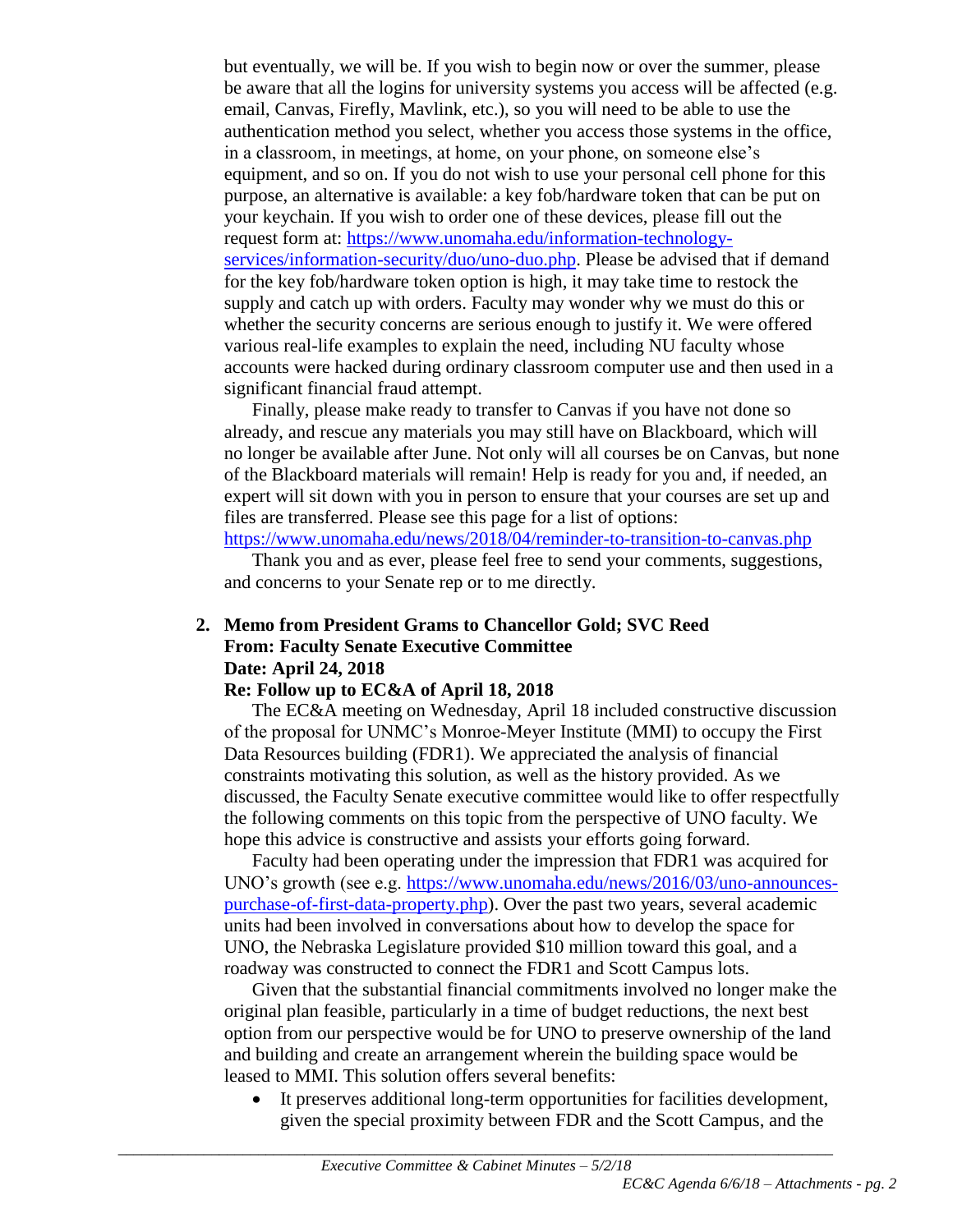potential for the second building on the FDR grounds (for which we understand the NU Foundation has a right of first refusal).

- Since the announcement, faculty both within and outside the UNO Faculty Senate have responded that MMI is an excellent partner for ongoing collaborative work with UNO programs (including Education, Psychology, Social Work, Sociology, and IS&T). Bringing MMI physically closer may enhance opportunities for research, teaching, and outreach. In addition, the move will permit MMI to expand its services in a manner beneficial to the community and state.
- If the full potential 200k SF is not entirely or immediately occupied by MMI and/or partnerships with its UNO collaborators, further options for addressing space needs within FDR1 may be available. For example, space is an urgent demand for some thriving IS&T programs, the success of which in part motivated development of NARI (originally intended to occupy a portion of FDR1).
- If an economic downturn, additional budget cuts, or other negative financial pressures affect the state and UNO, faculty responded that it would be better to lease the space to cover significant O&M or future increases in costs.

We would recommend that efforts be undertaken to ensure a leasing arrangement is indeed financially viable. If this is not possible, then our concern shifts to ensuring that UNO's interests remain protected under whatever other option the Chancellor and others may select. NU would need to commit to further investment in UNO's facilities to compensate for the significant resources represented by the FDR1 land and building, especially given its specific location next to UNO's Scott Campus.

We recommend confirming that the \$10 million in funds appropriated from the NE Legislature may be transferred to other facilities projects at UNO, or if not, that a replacement source of funding is secured for this purpose. We hope that faculty may be included as early as possible in the process of developing projects created with these funds (perhaps supported by external donations or via seed/matching), because committed faculty engagement proves essential to the long-range success of academic projects.

As part of the communication plan surrounding the project, we suggest the following:

- Bring the leadership of MMI together as soon as possible with relevant academic units at UNO for a discussion about collaborative research, learning, and outreach projects, which then may be included in the overall plan for development of the space.
- Arrange for Chancellor Gold to communicate directly with academic units in IS&T to discuss their unique space needs and constraints, and possible solutions. We hope this will assist the Chancellor in developing external support for specific needs, and will encourage faculty within those units most impacted by changes in earlier plans regarding NARI and FDR1.
- Convene a discussion with faculty, staff, students, and community stakeholders to create a broader long-range vision for the Scott Campus (including Business, IS&T, MMI, and others).
	- o As part of that plan, ensure that current or future occupants of the Scott Campus are not isolated within their spaces, but that the campus be developed deliberately to encourage interaction between students and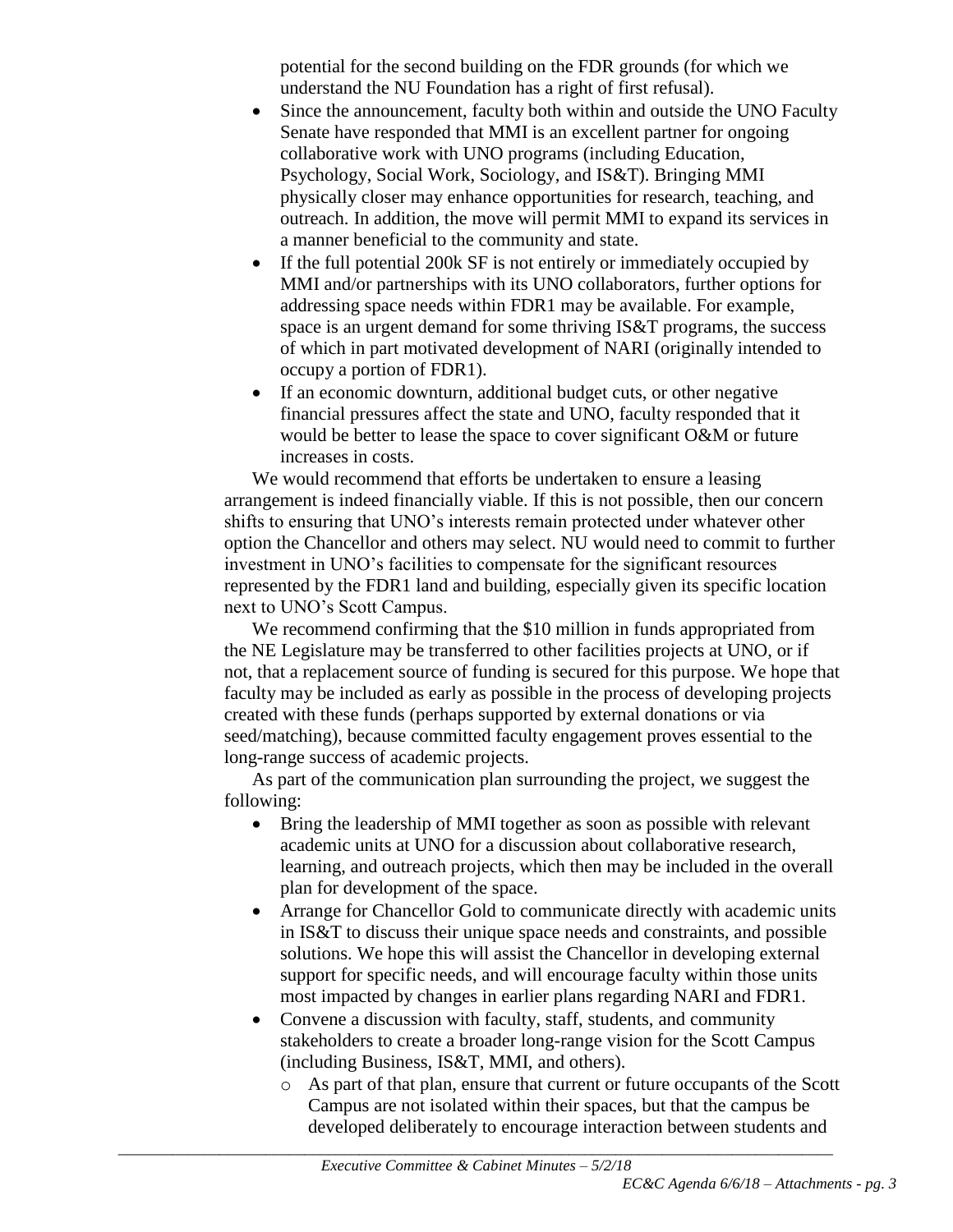faculty in the different buildings.

o Explain how the Scott campus will be connected to development plans for the Dodge campus, particularly with respect to Durham and Allwine. What is the overall plan for encouraging future growth and facilities development on both campuses, including spaces for collaborative work, while ensuring that the two campuses remain closely connected and coordinated?

We greatly appreciate that our earlier comments on this topic have been listened to carefully and responded to by our administrative leadership, and we know you are working to create the most positive outcome for UNO. Our hope is to share constructive suggestions, and we realize that both financial and other external constraints affect the range of options available to our administration.

## **B. Secretary/Treasurer Report:** Senator Landow reported

# **1. EC&A** met April 18, 2018**.**

President Grams comments:

Facilities Use Plan comment period is still open and Faculty Senate is gathering information from faculty. Once the period ends materials will be turned over to the administration for review.

Resolution 4328 – President Grams reported on the progress of the Resolution.

Dean's Survey -- President Grams discussed the Dean's survey regarding faculty development fellowships. SVC Reed and Chancellor Gold indicated that the process could be better and suggested several possible changes. SVC Reed suggested that he and VC Smith-Howell work on it and asked that President Grams also provide suggestions. She also indicated that she wants to continue the conversation and will work with administration on next steps. *(There could be a uniform process across campus.)* Chancellor Gold said that the ball is in the court of the Faculty Senate.

VC Smith-Howell comments:

Progress has been made on summer compensation for faculty on grievance committees. Once finished, results will be given to Faculty Senate leadership. Senior VC Reed comments:

Resolution 4327S – FUSE/GRACA Advisory Committee.

SVC Reed lead a discussion of FUSE, funding and determining which proposals merit funding.

Chancellor Gold comments:

The smaller building on the Scott Campus, FDR 1, is owned by the NU Foundation. There was no specific plan for the building, except that NARI was going to lease 9000 square feet. Additionally, the cost of purchase and maintenance was going to be very high. Meanwhile, Monroe-Meyer (MMI) was looking for a new home.

Alwine and Durham need to be renovated, and their needs are huge. The hope is that we can use the \$10 million from the state for the renovation of FDR 1, plus get a match from the philanthropic community, and use the money to renovate the two UNO buildings. And at the same time we can allow MMI to move into FDR 1, using state and private funds.

Meeting adjourned at 3:53.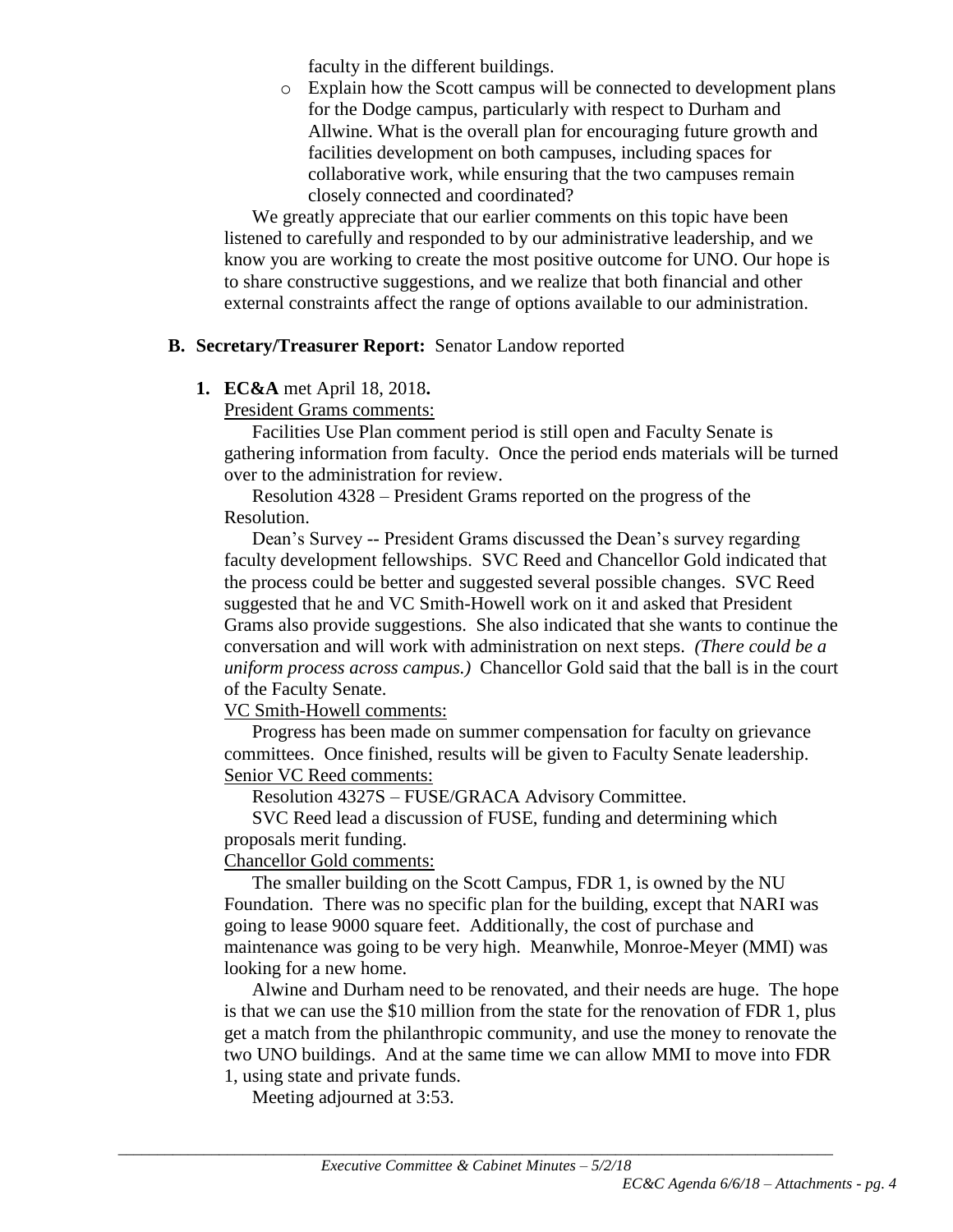#### **2017-2018 Resolution Action Table (Action Pending and Current Resolution**

|              |                                        |                                                                                           | (Action Pending and Current Resolutions)             |                                                      |                                                           |                                                                                                                                                                                                                                                                                                                                                                                                                                                                                                                                                                                                                                                                                                                                                                                                                                                                                                                                                                                                                                                                                                                                                                                                                                                               |
|--------------|----------------------------------------|-------------------------------------------------------------------------------------------|------------------------------------------------------|------------------------------------------------------|-----------------------------------------------------------|---------------------------------------------------------------------------------------------------------------------------------------------------------------------------------------------------------------------------------------------------------------------------------------------------------------------------------------------------------------------------------------------------------------------------------------------------------------------------------------------------------------------------------------------------------------------------------------------------------------------------------------------------------------------------------------------------------------------------------------------------------------------------------------------------------------------------------------------------------------------------------------------------------------------------------------------------------------------------------------------------------------------------------------------------------------------------------------------------------------------------------------------------------------------------------------------------------------------------------------------------------------|
| Res.<br>$\#$ | Date<br><b>Senate</b><br><b>Passed</b> | <b>Title</b>                                                                              | <b>Admin</b><br>Accept                               | <b>Sent</b><br>for<br><b>Senate</b><br><b>Action</b> | Denied /<br><b>Deferred</b><br>$/ \ln$<br><b>Progress</b> | <b>Final Action/Resolved</b>                                                                                                                                                                                                                                                                                                                                                                                                                                                                                                                                                                                                                                                                                                                                                                                                                                                                                                                                                                                                                                                                                                                                                                                                                                  |
| 4328         | 4/11/18                                | Amend UNO<br>Academic Integrity<br>Policy                                                 | 4/18/18                                              |                                                      |                                                           | Acknowledged                                                                                                                                                                                                                                                                                                                                                                                                                                                                                                                                                                                                                                                                                                                                                                                                                                                                                                                                                                                                                                                                                                                                                                                                                                                  |
| 4327         | 4/11/18                                | <b>FUSE/GRACA</b><br>Advisory<br>Committee<br>comprised of<br>Faculty/Student Gov<br>Reps | 4/18/18                                              |                                                      |                                                           | SVC Reed lead a discussion of FUSE, funding<br>and determining which proposals merit<br>funding.                                                                                                                                                                                                                                                                                                                                                                                                                                                                                                                                                                                                                                                                                                                                                                                                                                                                                                                                                                                                                                                                                                                                                              |
| 4326         | 2/14/18                                | Budget Problems &<br>Appreciation                                                         |                                                      |                                                      |                                                           |                                                                                                                                                                                                                                                                                                                                                                                                                                                                                                                                                                                                                                                                                                                                                                                                                                                                                                                                                                                                                                                                                                                                                                                                                                                               |
| 4323         | 2/14/18                                | Freedom of<br>Expression                                                                  |                                                      |                                                      |                                                           |                                                                                                                                                                                                                                                                                                                                                                                                                                                                                                                                                                                                                                                                                                                                                                                                                                                                                                                                                                                                                                                                                                                                                                                                                                                               |
|              |                                        |                                                                                           |                                                      |                                                      | <b>TO BE FOLLOWED UP</b>                                  |                                                                                                                                                                                                                                                                                                                                                                                                                                                                                                                                                                                                                                                                                                                                                                                                                                                                                                                                                                                                                                                                                                                                                                                                                                                               |
| 4282         | 3/8/17                                 | Expenses<br>Associated with<br>Visas for<br><b>International Hires</b>                    | 4/19/17                                              |                                                      |                                                           | SVC Reed explained the process for UNO paying for<br>legal costs involved. These issues are usually<br>handled by department chairs and personnel. Costs<br>can't be nailed down, since they vary by who is<br>involved. BJ Reed said he would ask for a one page<br>description of the process made available to faculty.                                                                                                                                                                                                                                                                                                                                                                                                                                                                                                                                                                                                                                                                                                                                                                                                                                                                                                                                    |
| 4279         | 12/14/16                               | Grievance<br>Committees<br>Summer<br>Compensation                                         | 12/21/16<br>3/15/17<br>4/19/17<br>1/24/18<br>4/18/18 |                                                      |                                                           | - SVC Reed says they may need more information. It<br>is a workload issue as much as a compensation<br>issue. Let's have further discussion.<br>- BJ reiterated that summer pay is not likely to<br>happen, as faculty select a variety of service<br>opportunities. Regarding the three grievance<br>committees, he feels that faculty select this type of<br>service, similar to how faculty choose to serve on<br>thesis committee.<br>Chancellor Christensen said these type of issues, like<br>summer grievance committee work, seldom occur.<br>He is also apprehensive of anyone who has service<br>in the summer wanting compensation. Some service<br>such as FS President and IRB receive workload<br>compensation.<br>AVC Smith-Howell stated that it is rare that<br>academic freedom, tenure and grievance<br>committee work be needed in the summer. SVC<br>Reed asked that the administration work up a<br>proposal to be reviewed by the executive<br>committee. Chancellor Smith-Howell said she<br>would have a draft ready by the February<br>meeting.<br>AVC Smith-Howell: Progress has been made<br>on summer compensation for faculty on<br>grievance committees. Once finished, results<br>will be given to Faculty Senate leadership. |

**2. Treasurer's Report:** Senator Landow gave the April 2018, Budget Report.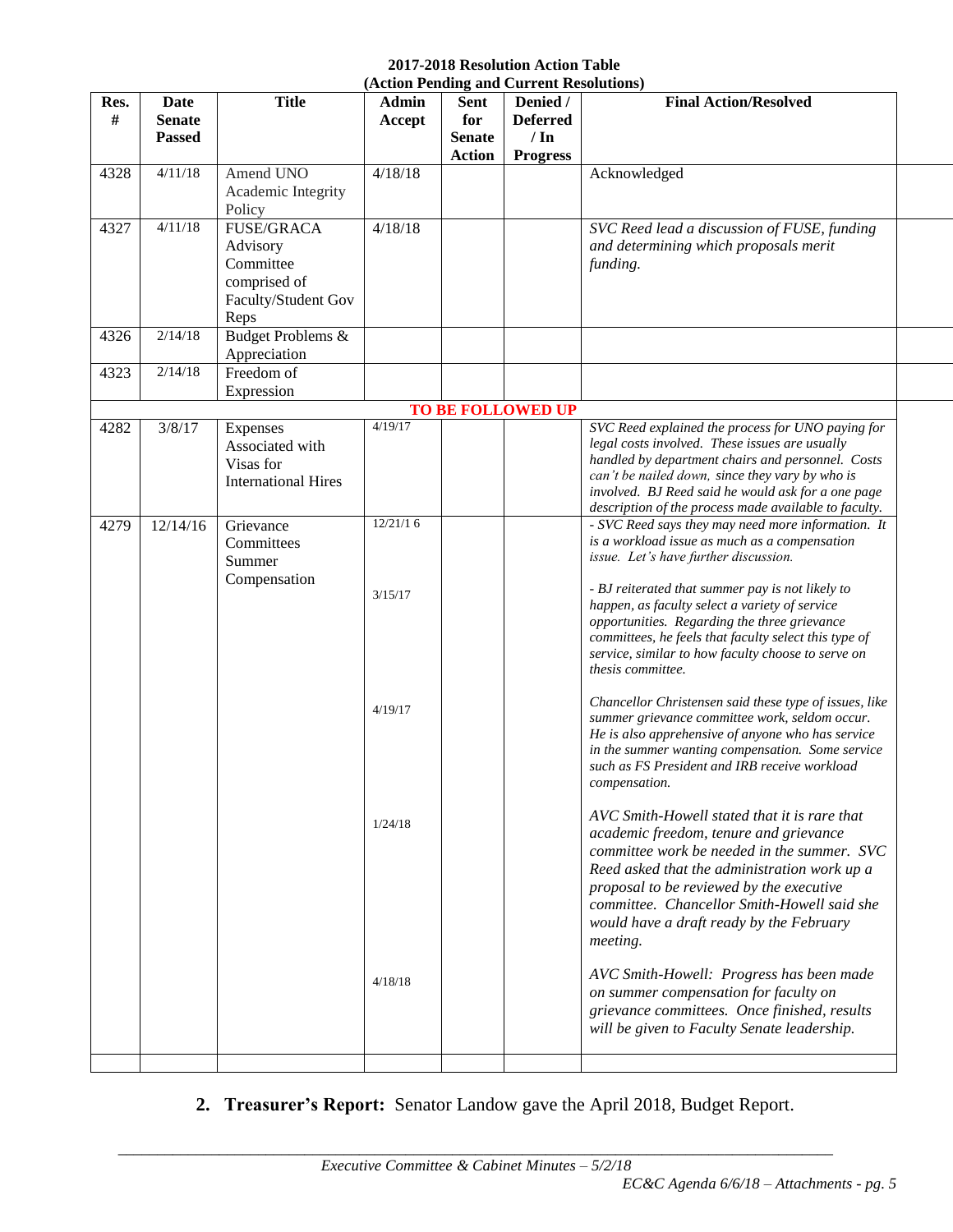#### **IV. Standing Committee Reports**

**A. Committee on Academic and Curricular Affairs:** Senator Miller reported the Ce Committee met April 25, 2018 at 2:00 p.m. in Criss Library – Room 30**7.**  Present: Connie Schaffer, Stan Wileman, Burch Kealey, Kelly MacArthur, Craig Maher and Holly Miller

There were three agenda items for this meeting. During the committee's March meeting we discussed the Early College High School program which is being offered at Millard South High School and so that continued discussion was the first item on the April 27, 2018 agenda.

The first group of students will be graduating from this program in the spring of 2018 with an Associate Degree. This program was developed and accredited by Metropolitan Community College and with the existing articulation agreement with MCC, those student credit hours are accepted at UNO. A&CA committee members want assurance that the college courses offered by this high school program provide the necessary foundation for students to succeed in upper level college courses. Senator MacArthur stated that we need data measuring student success, to guide further review of this program.

If these students select to continue their education at UNO, it seems like an opportune time to create a method to track their academic success in upper level classes. Since all students are required to take three Writing classes, this might be a class to track. Composition one and two are general education requirements and are completed as part of an Associate Degree, but the third Writing class (which is discipline specific) would be taken at UNO. Another option might be to track student success in upper level math classes.

Senator Miller reported that she spoke with Matt Tracy, Director of General Education and Dual Enrollment, to strategize a way to track student success. It is suggested a member of the A&CA committee contact Hank Robinson, Director of the Office of Institutional Effectiveness, in the fall to discuss the feasibility of a study to track these students' success. Matt also offered his ongoing support and agreed to help as needed with this endeavor.

Pat Smith from the English department at MCC reached out to Senator Miller asking about UNO's interest in Millard's Early College High School program. She said that her colleagues in the English department at MCC might be very interested in data on graduates from this program. Pat said it is likely that MCC would participate in a joint study tracking students who graduated from the Early College High School program and then continue their education at UNO or MCC.

In the fall the committee will continue working with Matt Tracy *(UNO Dual Enrollment)* to determine if Millard Public Schools is currently tracking students in this program and if tracking has any implications on our current articulation agreement, with a goal of determining if students graduating from the Early College High School program have the educational foundation to succeed at in upper level courses at UNO.

The second item on the agenda was the Student Success Recommendations document that the A&CA committee was asked to review in March. Our recommendations were sent to Dr. Candice Batton, Assistant Vice Chancellor of Academic Affairs, last month and she acknowledged receiving the document. At this time, it has not been determined how Student Government will use the document.

The third item on the agenda was the selection of a new committee chair for the 2018-2019 academic year. Senator Miller listed the duties and responsibilities linked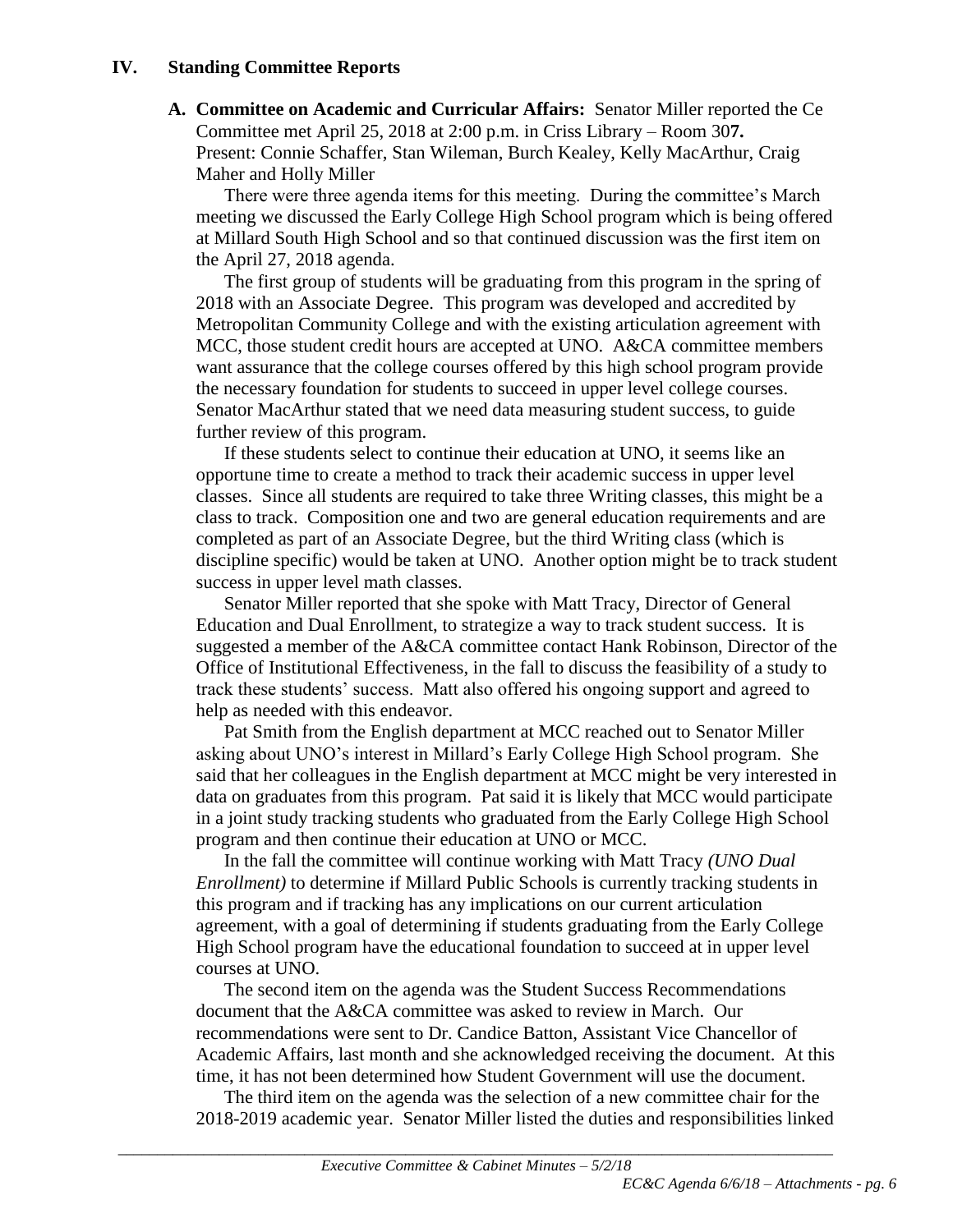to that position and reminded all present that a new chair will need to be selected when the committee caucuses during the May 9 Faculty Senate meeting.

Committee members discussed five topics in the *for-the-good-of-the-order* portion of the meeting.

Committee members were thanked for their service during the 2017-2018 academic year.

The meeting adjourned at 3: 07 p.m.

# **PENDING:**

# **1. Early College High School:** *(EC&C sent to A&CA 2/7/18)*

FYI: E-mail received 2/5/18 from Senator Adams:

*At Friday's English Department meeting, as we discussed Dual Enrollment and other issues, a new program in the Millard School District dominated much of our discussion and members of the department asked me to take this issue to Faculty Senate. In short, our department has concerns about the various impacts of a program called Early College High School* 

*<http://mshs.mpsomaha.org/academics/early-college-high-school> The program says high school students can earn an Associate degree from Metro and that those credits will fulfill the general education requirements at UNO. Members of my department are concerned about how this might threaten enrollments at UNO and about the quality of such a program (it seems, for example, that a 10th grade English course could satisfy the English 1150 writing requirement at UNO). I would like to put this on the EC&C agenda as a point of discussion to determine if faculty in colleges beyond Arts and Sciences are also concerned about such a program.*

# **2. Length of Time for Finals:** *(Faculty Senate send to A&CA 4/11/18)*

It seems there is nothing documenting the length of time for Final Exams. Is the length of time listed anywhere, and, if so, how to make it easier to find? If not, how can this be fixed? Can the Registrar publish this somewhere? (The 5/2/18 EC&C dismissed this as Senator Stan Wileman notified the Registrar's office and length of Final Exams is now listed.)

# **B. Committee on Educational Resources & Services:** Senator Robins reported the Committee met April 25, 2018**.**

Attending: Senators, Azad Azadmanesh, Tej Adidam, Marlina Davidson, Barbara Robins, Andy Zhong. Mark Schoenbeck was absent. Guest: Dave Richards, Dean, UNO Libraries

Topic: UNCL Collection Analysis Project (UNMC, UNO, UNK, UNL)

- UNCL Acquisitions Ecosystem (\$14.5 million)
- Student credit hour fee from all university students
	- o Money is spent on databases, study rooms, and other resources for students
- $\bullet$  UNO \$1.6 UNO \$1.4 UNCL = \$3.0
- Initiative is to buy databases together! Big 10 Academic Alliance.
- UNCL Collection Analysis
	- o Amount of total dollars spent on UNCL shared resources/pursuits: \$7.1 million
	- o Amount if we wanted to share access to all duplicate resources for all four libraries: \$1 million
	- o Amount if we wanted to share access to all unique resources for all four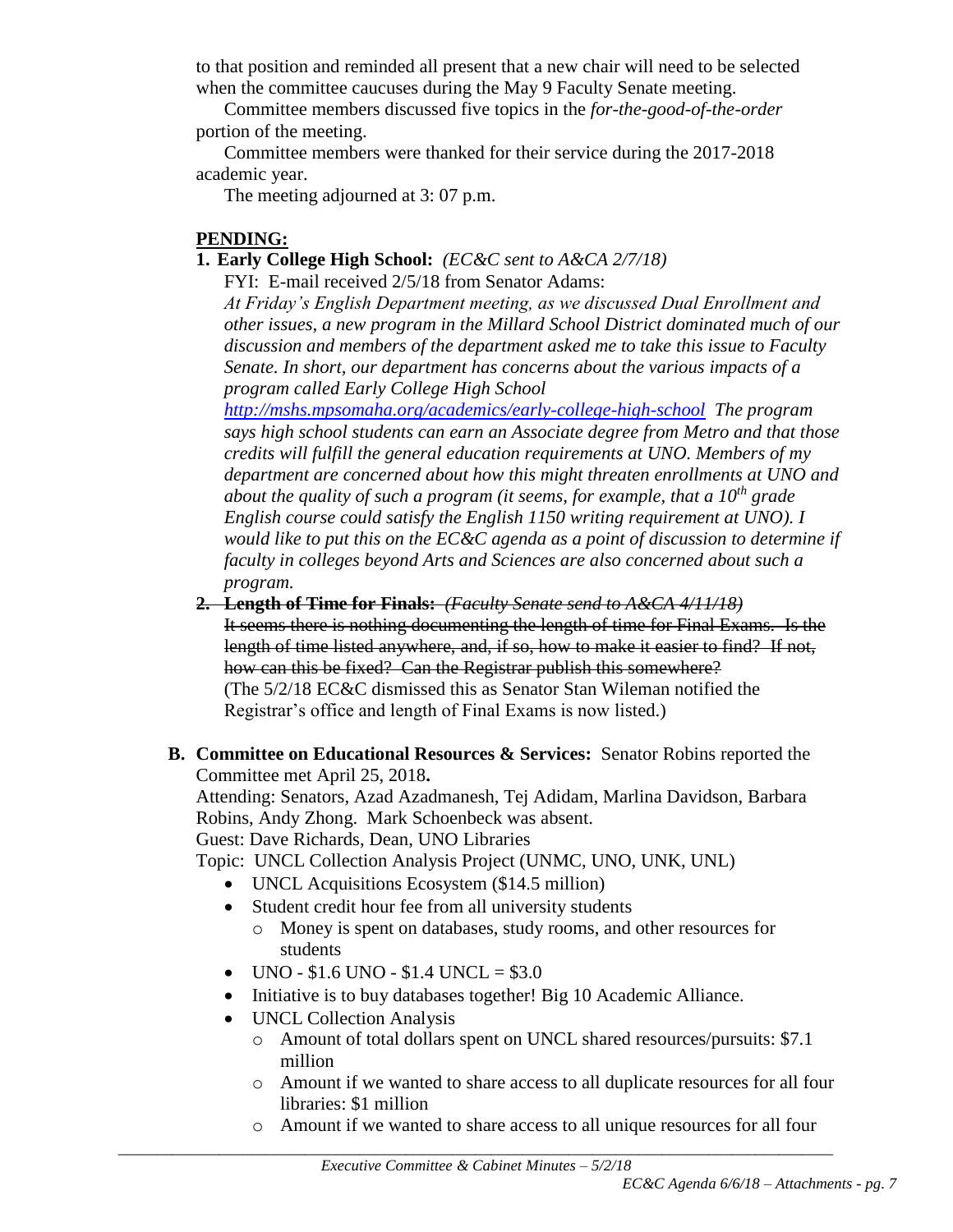libraries: \$1.7 million

- o Total cost to share all resources: \$2.7 million
- UNCLs acquisition collective group will start working together to renegotiate contracts with databases.
- Subject Specialist Team: helps to determine whether there are certain databases that the university needs. Then comes a trial. And then we make a determination.
- Elsevier Database (primarily science database publisher)
- Open Educational Resources (OER) \$50,000 for grants to those faculty who want to take on this initiative. Please contact Katie Bishop for additional information.
- Next Steps
	- o Share info with faculty and campuses and central administration
	- o Negotiate licenses with noticeable price savings
	- o Identify sources of funding for sharing more content across the four campuses

 Additional Questions – Alison Bobal | 402-559-7087 | abobal@unmc.edu *(The EC&C suggested that Dean Richards be invited to present this at the August Retreat.)*

# **PENDING:**

- **1. Canvas:** When the transition away from Blackboard enter the final days during summer 2018, new issues could emerge as more faculty seek technical assistance. *(EC&C to ER&S 3/7/18)*
- **2. Payroll Deduction for Paul Beck Scholarship** *(2/7/18) (3/7/18):* a response from Debra Wilcox (UNO Controllers Office) regarding the possibility that faculty could submit a payroll deduction that would serve as a monthly gift to the Beck scholarship fund. Senator Davidson has agreed to follow-up.
- **3. Accessibility to Classroom IT Equipment** *(3/7/18):* EC&C sent this item was to the ER&S Committee.

# **C. Committee on Faculty Personnel & Welfare:** Senator Elder reported the Committee met April 25, 2018, in H&K 205**.**

Present: John Noble, Amber Rogers, Griff Elder Absent: Pauline Brennan, Dale Tiller, Marshall Prisbell Guest: Joe Kaminski

The Faculty Personnel & Welfare Committee has been, for a number of years, interested in developing a program that would encourage more faculty and staff to make use of the Wellness Center by reducing the membership fee.

# **Background:**

In 2014, the Faculty Senate produced a survey of Full-Time UNO Faculty. Tied at #7 with *Balance Among Teaching, Research and Service* among the Top 10 Faculty Ranked Concerns was the issue of the cost of using the Wellness Center.

In the Fall of 2015, the Faculty Personnel & Welfare Committee decided that, in comparison with the difficulties involved in meaningfully addressing *Balance Among Teaching, Research and Service*, the cost of the Wellness Center was low hanging fruit.

We then met with Joe Kaminski in Fall 2015 and learned two things: (1) There is no way that the Wellness Center will unilaterally cut the cost of membership. There is a bond that needs to be slowly paid down. Furthermore,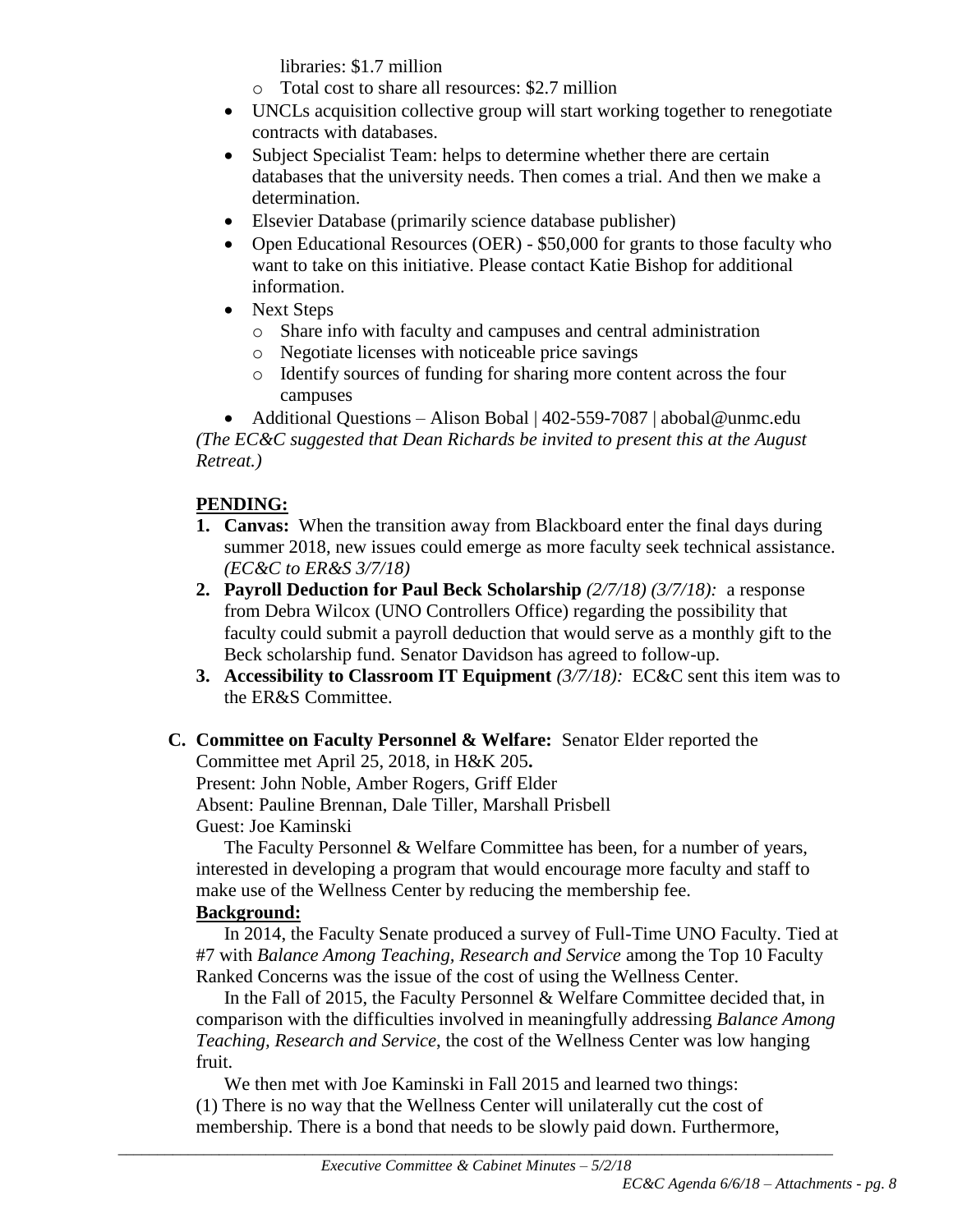students pay this membership fee through a student fee. So from the Wellness Center's perspective, it is only fair that Faculty/Staff pay the full \$450 per year to use the facility. Note that since the fee was raised from \$90 per year to \$450 per year, it hasn't been raised further to keep up with inflation. Thus eventually the Wellness Center at \$450 per year will be a bargain.

(2) More profitably, we learned that University of Iowa has a Wellness reimbursement program funded by Blue Cross Blue Shield that partially refunds faculty their membership for gym usage. FP&W decided to pursue something similar at UNO. Unfortunately, there are differences: While Iowa's program is funded by Blue Cross Blue Shield, NU is self-insured with BCBS only administering the insurance program. Thus while BCBS sees the benefit in such a program, we can't work with them to achieve one at UNO. We need to work at NU.

In the Spring of 2016, FP&W discussed the topic with the Staff Advisory Committee, and Michael Perdunn, SAC President, picked up the initiative. One problem in making a case for such a reimbursement program, which we discovered, is that UNO doesn't have access to its own healthcare data.

In May 2016, a proposal was shared with Bill Conley. The idea was that we would hire a consulting firm to put together a plan for UNO that would include some reimbursement for the Wellness Center.

Although, the adhoc committee led by Michael Perdunn interviewed some firms, financial considerations prevented this plan from going ahead, and the initiative ran out of gas.

In Spring 2017, Griff Elder learned from Cecil Hicks that we now had access to our healthcare data. The time seemed therefore ripe to restart our efforts, and use that data to determine whether their might be healthcare savings associated with greater Wellness Center usage by Faculty and Staff. Late Spring 2017, at a EC&A meeting, this issue was brought up. Dan Shipp was present, and embraced the initiative.

#### **Current Version of Initiative:**

All this year, Dan has been leading an initiative to conduct a pilot that would reimburse faculty/staff for Wellness Center usage (reimburse \$100 of the \$150 per semester fee). A focus group was held in the Fall to discuss requirements needed for reimbursement. Current version of requirements are: (1) Wellness Center usage 4 times a month. (2) Complete Health Risk Assessment. (3) Either some sort of volunteering, or some sort of donation (details to be determined).

All this is background for the April 25's meeting. Dan Shipp had another obligation and was not able to be present.

Joe Kaminski provided us with an update on the status of the initiative:

The program has a name, the *UNO Thrive Wellness Program,* the Chancellor is supportive, but the issue is being considered in Varner Hall. A legal determination is needed to know whether this will considered a "program" or a "benefit". We understand that *if* it is legally a "benefit", then any such program would have to be rolled out system-wide. **If** it is only a "program", then it should be possible to roll it out as a pilot program at UNO in Fall of 2018. A decision from Varner Hall is expected in mid-May.

# **PENDING:**

**1. Wellness Fees.** *10/2017:*On Mon Sept 18, there was an initial faculty/staff wellness-based incentive program meeting in EAB 202 organized by Dan Shipp. Attending: Dan Shipp, Cathy Pettid, Joe Kaminski, Jeanne Surface, Griff Elder, Cecil Hicks, Carol Kirchner, and Esther Scarpello**.**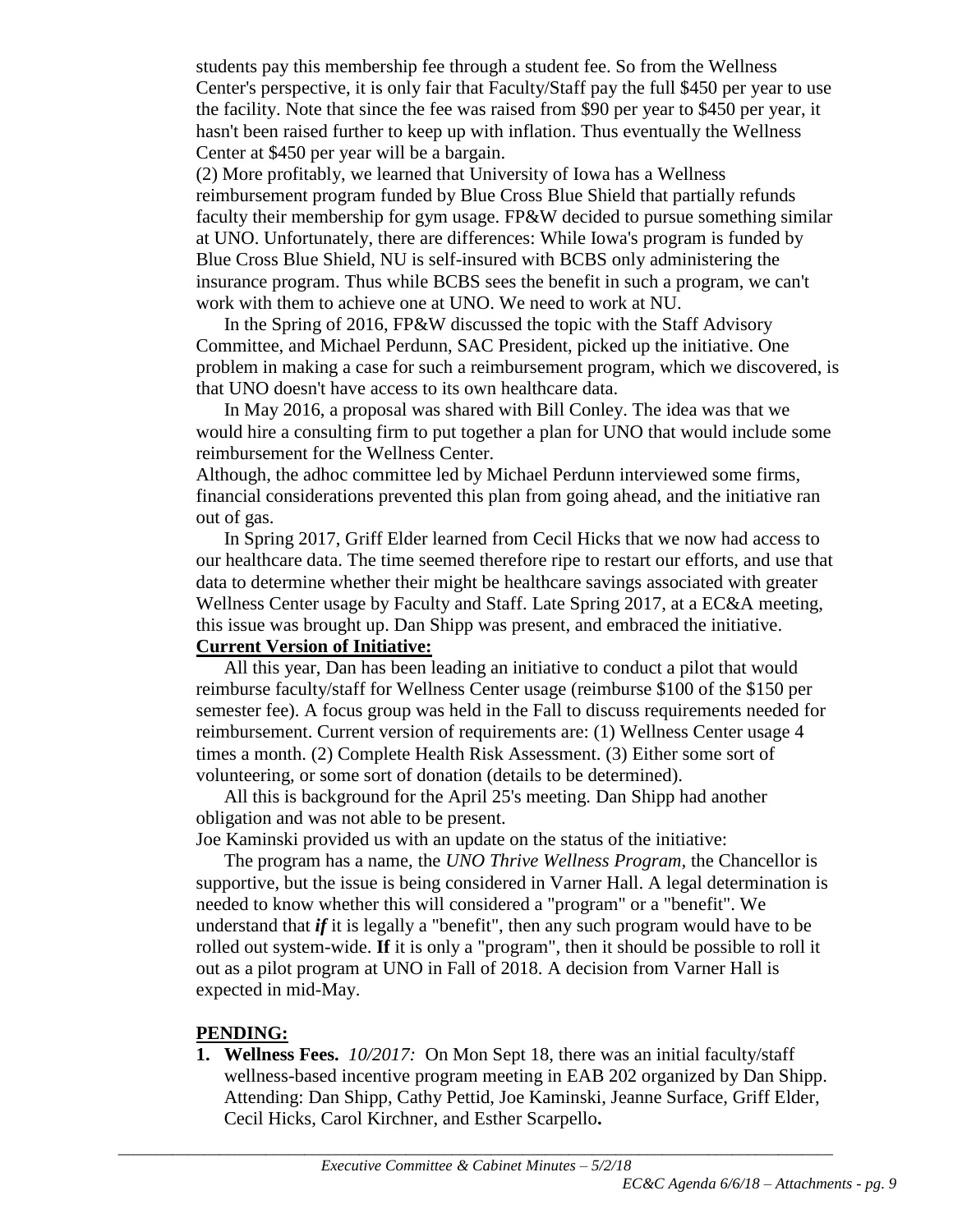The group met to discuss how UNO could develop and pilot a wellness-based incentive program for faculty/staff. The wellness program needs still to be worked out—both programmatically and financially. But roughly, the idea is that, UNO would offer a pilot program that would partially reimburse the cost of a Wellness/H&K membership based upon member usage and participation in specific wellness program elements. Tentatively, the financial incentive might be as much as a \$100 reimbursement of the \$150 per semester Wellness/H&K membership fee. Details have to still be worked out. The working goal is to offer this pilot program starting in January (but if not January, then the following August-2018).

The working group plans to meet every two weeks. The first meeting will discuss the requirements for reimbursement.

I have been asked to put together a Faculty Senate Focus Group that this working group can consult.

### **2. Summer Compensation for Grievance Committees.** *10/2017 cont.:* **RESOLUTION 4279**, 12/14/16: **Grievance Committees Summer Compensation**

While most of us are on 9 month contracts, many uncompensated service obligations require summer participation. Members on the committee have their own anecdotal accounts of what we perceive to be a trend. We are hoping to discuss this topic with the AAUP, so that we can begin to connect some of the dots. We have contacted AAUP. The topic is on their agenda for Friday October 6, 2017**.**

*EC&C 3/7/18:* We have been asked to look at the policies and procedures for the 3 committees to see if appropriate language could be added to minimize the necessity of these committees meeting during the summer. John Noble has agreed to produce a first draft response.

Administrations proposal is that 9 month faculty committee members will be compensated up to \$500.00 per day (minimum of 1/2 day) when their committee is required to meet. The sense of the committee was that the compensation was fair. Still, we asked that the rationale be written down and shared with us.

We contacted the AAUP, particularly Mike Peterson, to make sure that the solution that we are crafting is in line with the AAUP contract. *(On 5/2/18 the EC&C decided that, when the Administration has finalized, written down, what the compensation will be, that this not be put in the Faculty Senate Bylaws or Grievance Committees policies, but be put on the Faculty Senate website on each of the Grievance Committee pages. The EC&C was told that this compensation would come out of the Faculty Senate budget, but be reimbursed by Administration.)*

- **3. Visa Issues: Are they consistent college to college.** *(1/10/18: Put on EC&A agenda.)*
- **4. Faculty/Staff Safety Processes.** *10/2017 cont.:* Dr. Gina Toman has been named Faculty Human Resources Officer and Assistant to the Senior Vice Chancellor. She begins her new role on October 11**.**

We are interested in the administration developing a website similar to the Student Safety Website.

Note: We felt that the following site makes a good model:

http://academicpersonnel.unc.edu/faculty-policies-procedures-guidelines/

We expect Gina Toman will be help us address the request that there be a flow-chart that will help faculty understand and negotiate the many resources that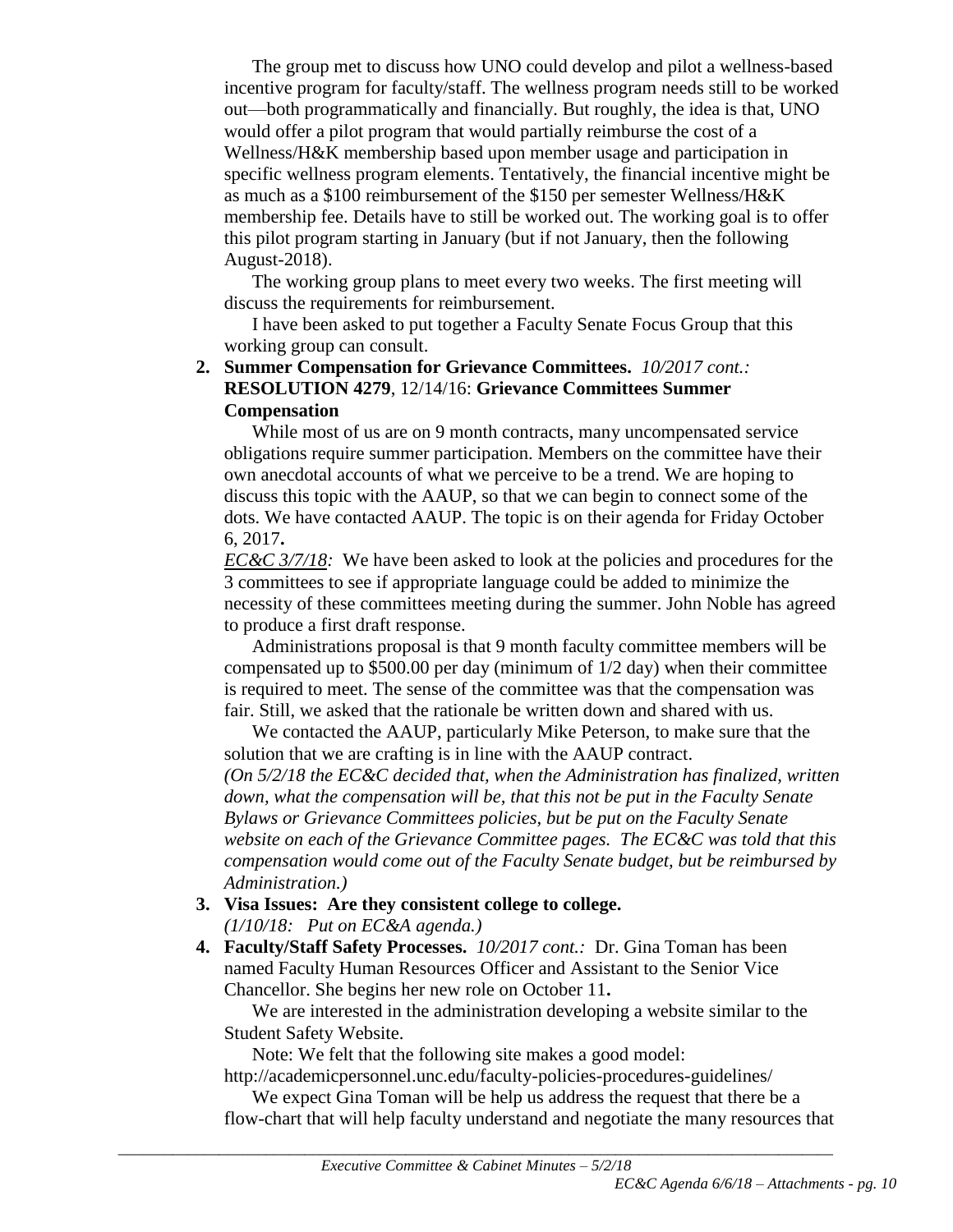are available: Ombudsperson, EAP person, counseling, BRT, etc. What information is confidential, etc. This "flowchart" may manifest itself in the form of the website mentioned above.

*(3/4/18 Info: Academic Affairs is doing a big website development.)*

# **5. Server for Personal Web Pages**

Senator Elder reported that last year all faculty across campus lost the server, along with the opportunity to have their own personal web sites, like Math. The Web site may have not been pretty, but it was spot on for other mathematicians to check. Senator Zhong said it now looks odd. Senator Kennedy said we all need support to get the server back for supporting personal web sites. Anything without branding is gone.

*(On 12/13/17 this issue was given to the FP&W Committee.) (3/4/18: EC&C suggested putting this item on the EC&A agenda. UNL has cloud hosting services.)*

# **6. Air Handler for Sculpture Lab**

*(On 4/11/18 Senator Stacy reported the air handler/scrubber for the Sculpture Lab is dangerously outdated. The full Senate moved to send it to the FP&W Committee to look into how it can be updated or replaced, or who to keep in contact with.)*

**D. Committee on Goals and Directions:** Senator Arbelaez held no meeting and had no report.

# **Pending:**

- **1. Facilities Planning and Faculty Representation** (Specifically, which Facilities Planning Committee would be the best on which to have faculty representation before plans are made, not just reported?) *(Sent to G&D 2/10/16) (3/4/18 Info: Senator Bereitschaft is checking on this.) (On 5/2/18 the EC&C requested that the question should be, "How can we in in this process. It was also requested that this be on the next EC&A agenda.)*
- **E. Professional Development:** Senator Adams reported the Committee met April 25. Senators Adams, Nordman, Cast-Brede, Feng, Boron, and Winter were present**.**

The Committee discussed the upcoming election of a new chair and vice chair. Senator Adams asked for notes regarding anything members want highlighted in the year-end report, which is due soon.

The Committee then discussed the notes regarding the FDF Dean's Survey from the April EC&A meeting. Though those notes are not very detailed, and the PD Committee hopes for more detail at the upcoming EC&C meeting, we thought through what the committee might focus on to create suggestions for the administration and to respond to the Chancellor's acknowledgement that the ball is in our court on this issue. The committee identified three paths for our work in the fall:

- 1. Develop a template rubric/criteria that each college could use a starting point for distinguishing how FDF applications are ranked
- 2. Identify a consistent location where FDF application processes and the criteria should be located across colleges
- 3. Invite SVC Reed and/or Deans to PD Committee meetings to help vet the criteria and location.

# **PENDING:**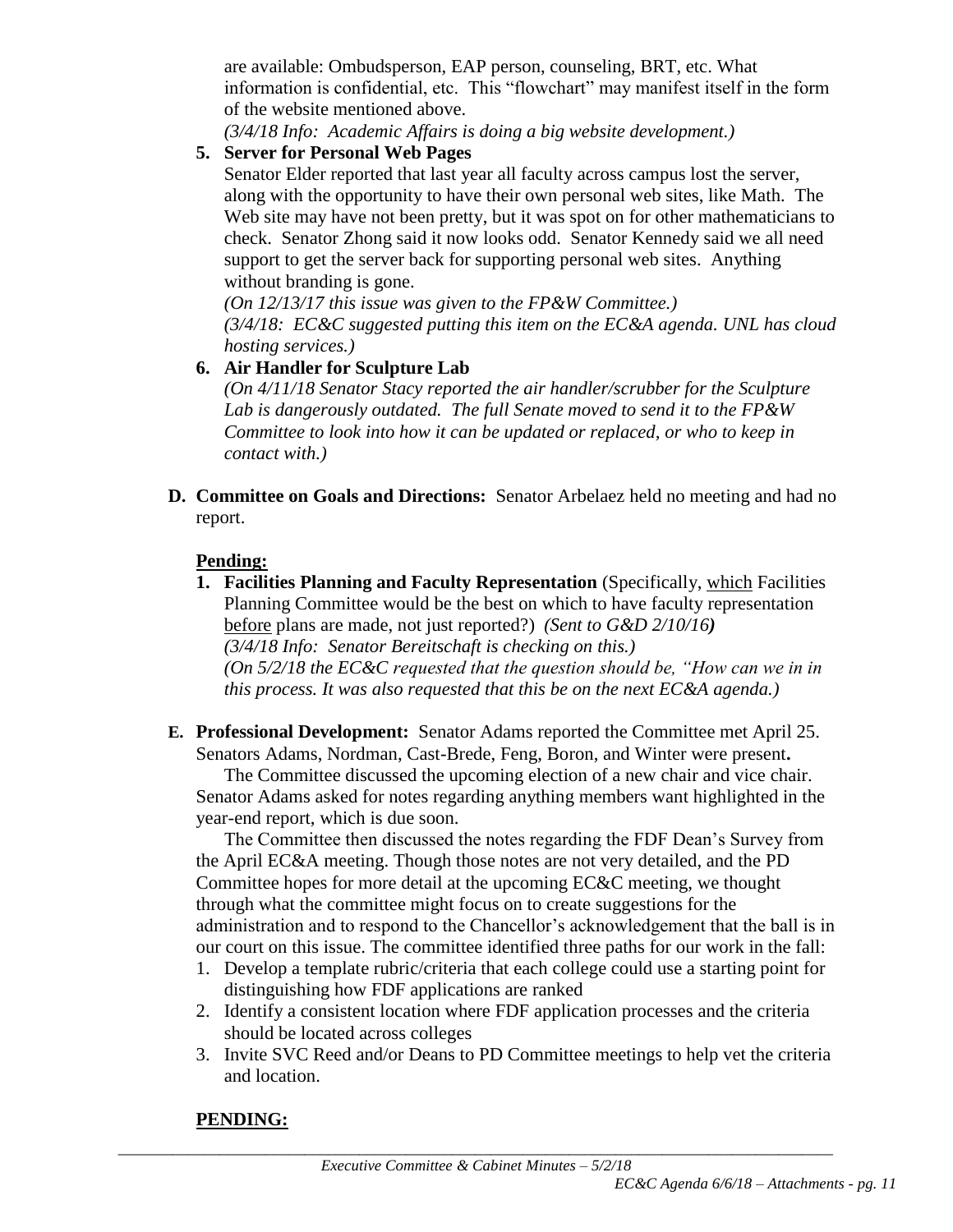- **1. Faculty Professional Development Leave policies/procedures:**  *(1/10/18: The PD committee is waiting for deans to complete a survey to actually gauge faculty's understanding of FPD leave policies and procedures.)*
- **2. Creation of an Easily Found List of What Retiring Faculty Need to Know** *(4/11/18: Sent to PD Committee.)*
- **F. Committee on Rules:** Senator Nash reported the Committee met at the Criss Library on April 25, 2018**.**

*Present:* Jeremy Johnson, Bob Nash, Kathy Peterson, Troy Romero, Wei Rowe. *Absent:* Paul Landow (excused).

Senator Nash moved the following 5 resolutions for the Committee. They were passed by the EC&C and will be on the full Senate agenda next week.

## **1. Senator Replacement Resolutions:**

## **a. RESOLUTION: Permanent Replacement for Dan Hawkins**

**BE IT RESOLVED**, the following faculty member will permanently replace on May 10, 2018, and complete Senator Dan Hawkins's term to May 8, 2019, and also take Senator Hawkins place on the Goals & Directions Committee, as Senator Hawkins has resigned from the Faculty Senate:

Ed Tisko.

# **b. RESOLUTION: Permanent Replacement for Stan Wileman**

**BE IT RESOLVED**, the following faculty member will permanently replace on May 10, 2018, and complete Senator Stan Wileman's term to May 13, 2020, and also take Senator Wileman's place on the Academic & Curricular Affairs Committee, as Senator Wileman is retiring from UNO:

Matt L. Hale.

**~~~~~~~~~~~~~~~~~~~~~~~~~~~~~~~~~~~~~~~~~~~**

# **2. RESOLUTION: Membership of 2018-2019 Faculty Senate Standing Committees**

BE IT RESOLVED that the following be appointed to the 2018-2019 Faculty Senate standing committees as designated:

Committee on Academic & Curricular Affairs (6) Burch Kealey, CBA (2019) Kelly MacArthur, A&S (2020) Craig Maher, CPACS (2020) Connie Schaffer, ED (2020) Matt Hale, IS&T (2020) Bob Woody, A&S (2021)

Committee on Educational Resources & Services (6) Tej Adidam, CBA (2020)

\_\_\_\_\_\_\_\_\_\_\_\_\_\_\_\_\_\_\_\_\_\_\_\_\_\_\_\_\_\_\_\_\_\_\_\_\_\_\_\_\_\_\_\_\_\_\_\_\_\_\_\_\_\_\_\_\_\_\_\_\_\_\_\_\_\_\_\_\_\_\_\_\_\_\_\_\_\_\_\_\_\_\_\_\_\_\_\_\_\_\_\_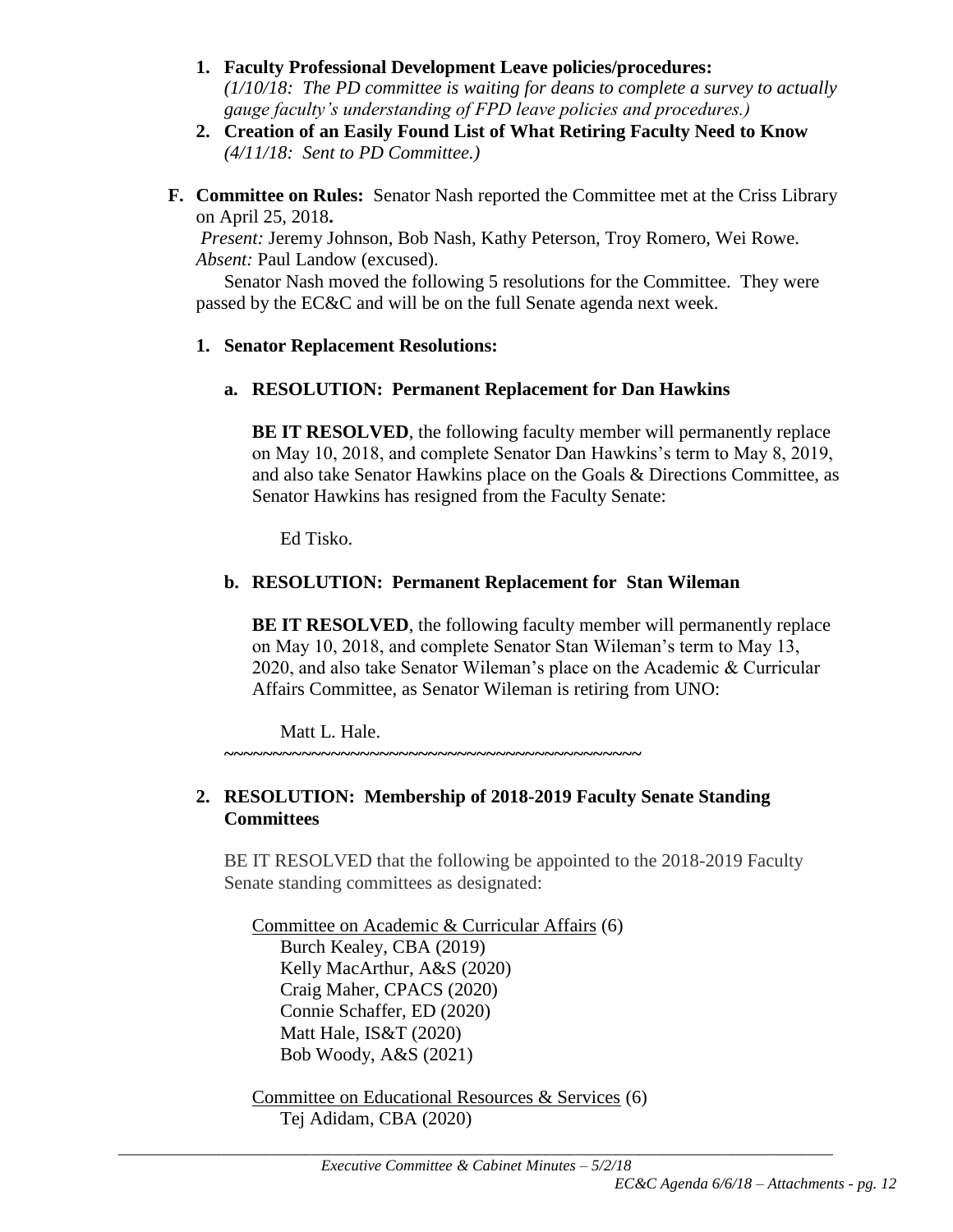Scott Glasser, CFAM (2020) Jooho Lee, CPACS (2021) Mark Schoenbeck, A&S (2020) Jeanne Surface, ED (2021) Andy Zhong, A&S (2020) Committee on Faculty Personnel & Welfare (6) Claudia Garcia, A&S (2021) Ziaul Huq, CBA (2021) Tammie Kennedy, A&S (2020) Ramazan Kilinc, A&S (2021) [Paul Landow, Fall 2018] Marshall Prisbell, CFAM (2019) Dale Tiller, EXT (2019) Committee on Goals & Direction (6) Maria Arbelaez, A&S (2019) Bradley Bereitschaft, A&S (2019) Edmund Tisko, A&S (2019) Hamid Sharif-Kashani, EXT (2020) Tomm Roland, CFAM (2021) Richard Stacy, ED (2019) Committee on Professional Development (6) Julie Blaskewicz Boron, CPACS (2019) Melissa Cast-Brede, ED (2020) Shelly Cooper, CFAM (2021) Brady DeSanti, A&S (2021) Iulia Podariu, A&S (2021) Victor Winter, IS&T (2019) Committee on Rules (6) Amy Anderson, CPACS (2021)

Jeremy Johnson, CFAM (2019) Robert Nash, LIB (2019) Kathy Peterson, ED (2019) Sajda Qureshi, IS&T (2021)

**~~~~~~~~~~~~~~~~~~~~~~~~~~~~~~~~~~~~~~~~~~~**

Wei Rowe, CBA (2019)

# **3. RESOLUTION: Campus Committees (a-i)**

BE IT RESOLVED, that the following be appointed to Campus Committees as designated:

# **a. Academic Planning Council (APC)**

BE IT RESOLVED that the following names go forward as the Faculty Senate's representatives to the Academic Planning Council, each for a one-year term from 07/31/18 through 08/01/19: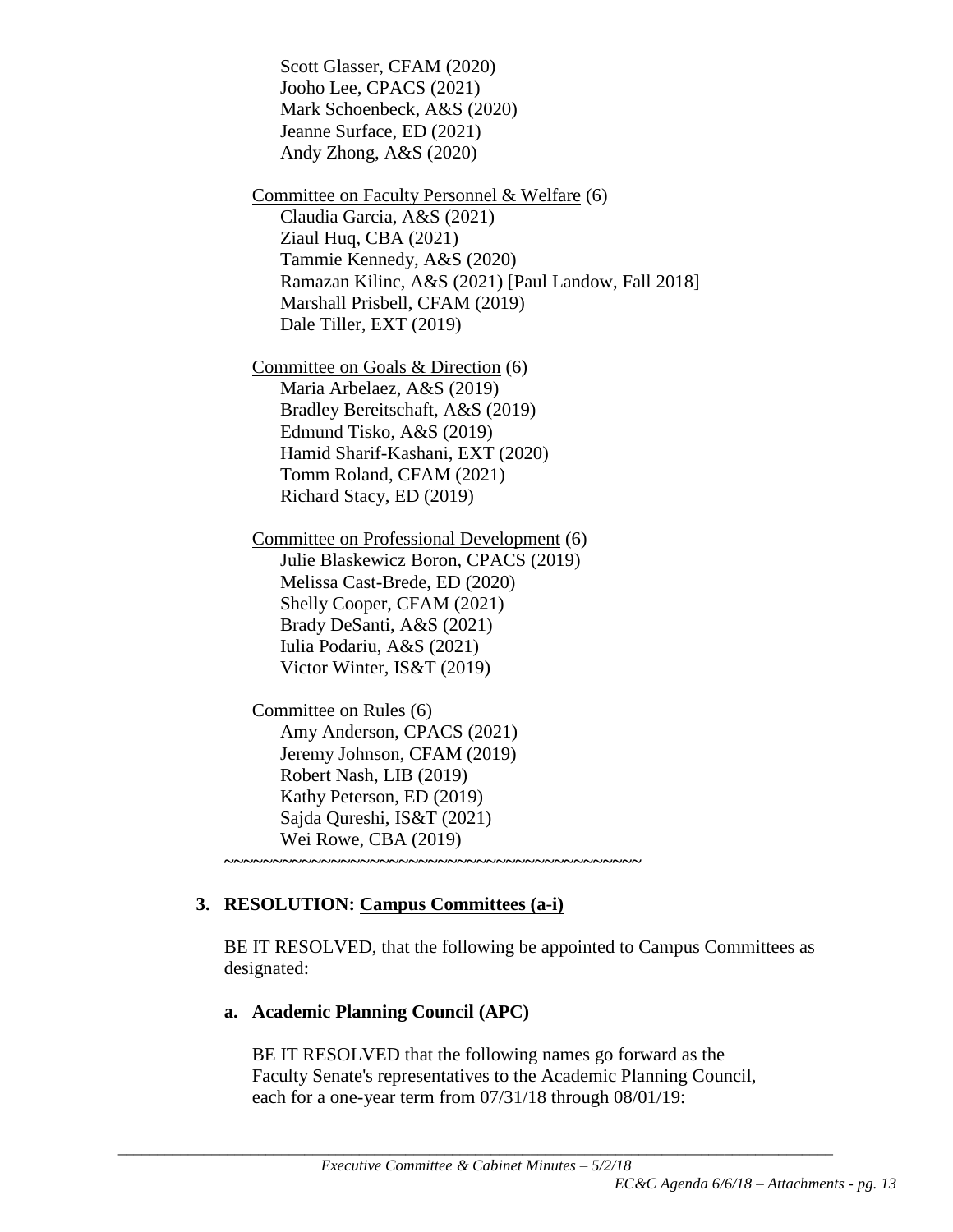Amy Anderson (to be reappointed); Peggy Jones (to be reappointed).

## **b. Assessment Committee**

BE IT RESOLVED that the following name go forward as the Faculty Senate's representative to the Assessment Committee for a one-year term from 08/01/18 through 07/31/19:

Samantha Clinkinbeard (to be reappointed).

# **c. Education Policy Advisory Committee (EPAC)**

BE IT RESOLVED that the following names go forward as three-year appointments, from 08/01/18 through 07/31/21, to the Education Policy & Advisory Committee (EPAC) to replace Kerry Ward (IS&T), Katie Bishop (LIB), and Ann Coyne, CPACS), whose terms will be ending:

Harvey Siy, IS&T (to replace Kerry Ward); Heidi Blackburn, LIB (to replace Katie Bishop); Barbara Hewins-Maroney, CPACS (to replace Ann Coyne).

# **d. Judicial Committee**

BE IT RESOLVED that the following names go forward as three-year appointments, from 08/01/18 through 07/31/21, to the pool of names for the Judicial Committee:

Ann Fruhling (to replace Ethel Williams); Lisa Scherer (to replace Julie Boron); Mark Schoenbeck (to replace Michael Walker); Kerry Ward (to replace Bob Woody).

# **e. Parking Advisory Committee**

BE IT RESOLVED that the following name go forward as a three-year appointment, from 08/01/18 through 07/31/21, to the Parking Advisory Committee:

Arturo Miranda (to replace Steven Torres)

And that the following name go forward to complete the term of Angela Eikenberry (08/01/16-07/31/19), who has resigned from the committee:

Ana Carballal (to replace Angela Eikenberry).

# **f. Professorship Committee**

BE IT RESOLVED that the following names go forward to serve on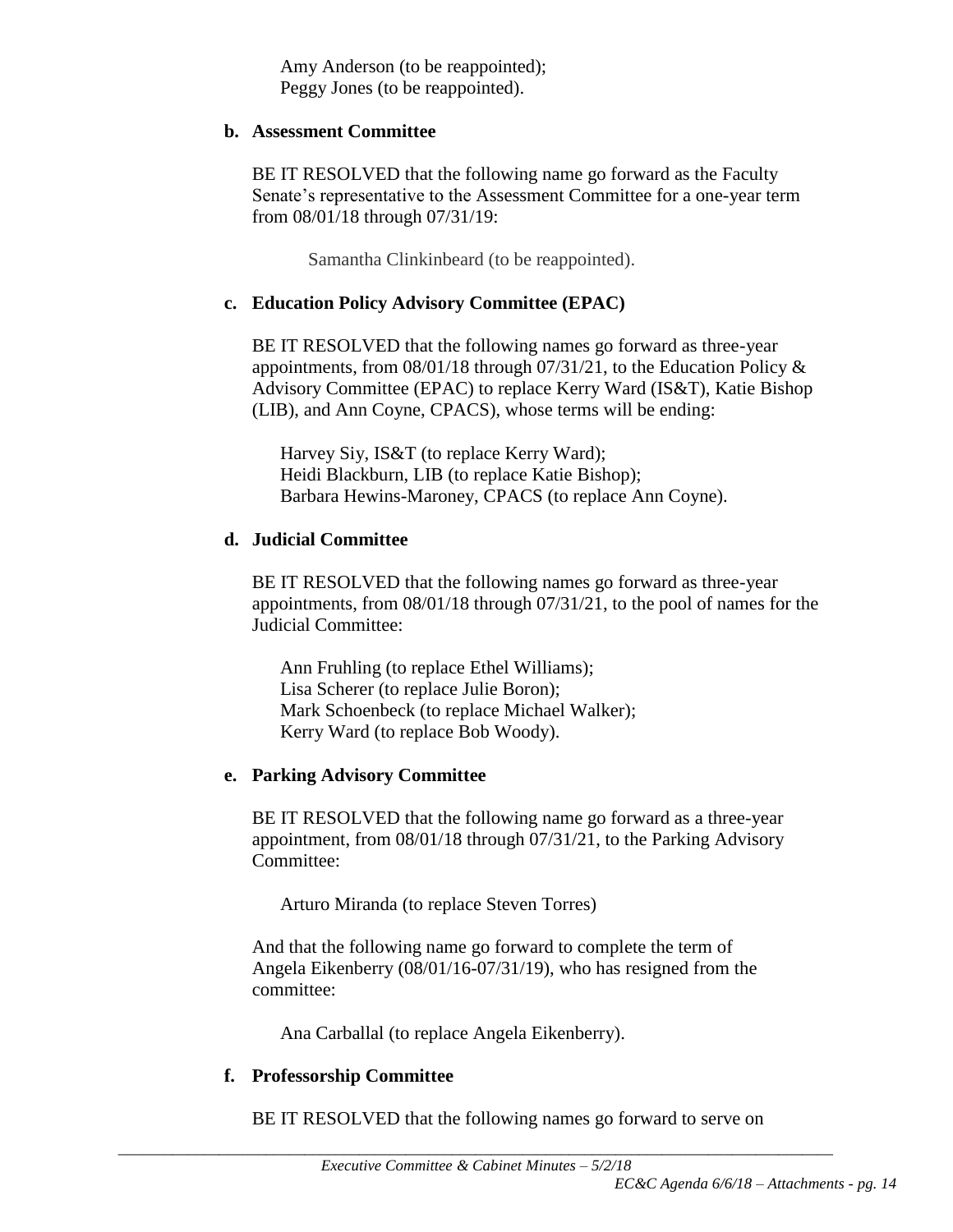the Named Professorship Review Committee (Kiewit, Kayser, and Isaacson Professorships), from 08/01/18 through 07/31/19 (The Administration will select one additional member of this committee.):

Gaylene Armstrong (to be reappointed); Adam Rosen (to replace Bruce Johansen).

# **g. Strategic Planning Steering Committee**

BE IT RESOLVED that the following name go forward as the Faculty Senate's representative on the Strategic Planning Steering Committee for a one-year term from 05/10/18 through 05/09/19:

TBD (to replace Daniel Hawkins).

# **h. Student Publications Board, Position A**

BE IT RESOLVED that the following names constitute the Faculty Senate approved list of nominees to the Student Publications Board, Position A, to replace Karen Weber, from which the Chancellor is to select one for a threeyear appointment from 01/01/19 through 12/31/21 as specified in the By-Laws of the Board of Regents:

Melodae Morris; Karen Weber.

# **i. Tuition Remission Task Force**

BE IT RESOLVED that the following name go forward to serve a one-year term, 08/01/18 through 07/31//19, on the Tuition Remission Task Force:

Kenneth Dick (to be reappointed).

**~~~~~~~~~~~~~~~~~~~~~~~~~~~~~~~~~~~~~~~~~~~**

# **4. RESOLUTION**: **University Committees (a-i**)

**BE IT RESOLVED** that the following be appointed to University Committees as designated:

# **a. University Committee on Athletics**

BE IT RESOLVED that the following name go forward as a three-year appointment, from 08/01/18 through 07/31/21, to the University Committee on Athletics:

Jamie Wagner (to replace Erin Bass).

# **b. Excellence in Teaching Award, University Committee on**

BE IT RESOLVED that the following faculty members be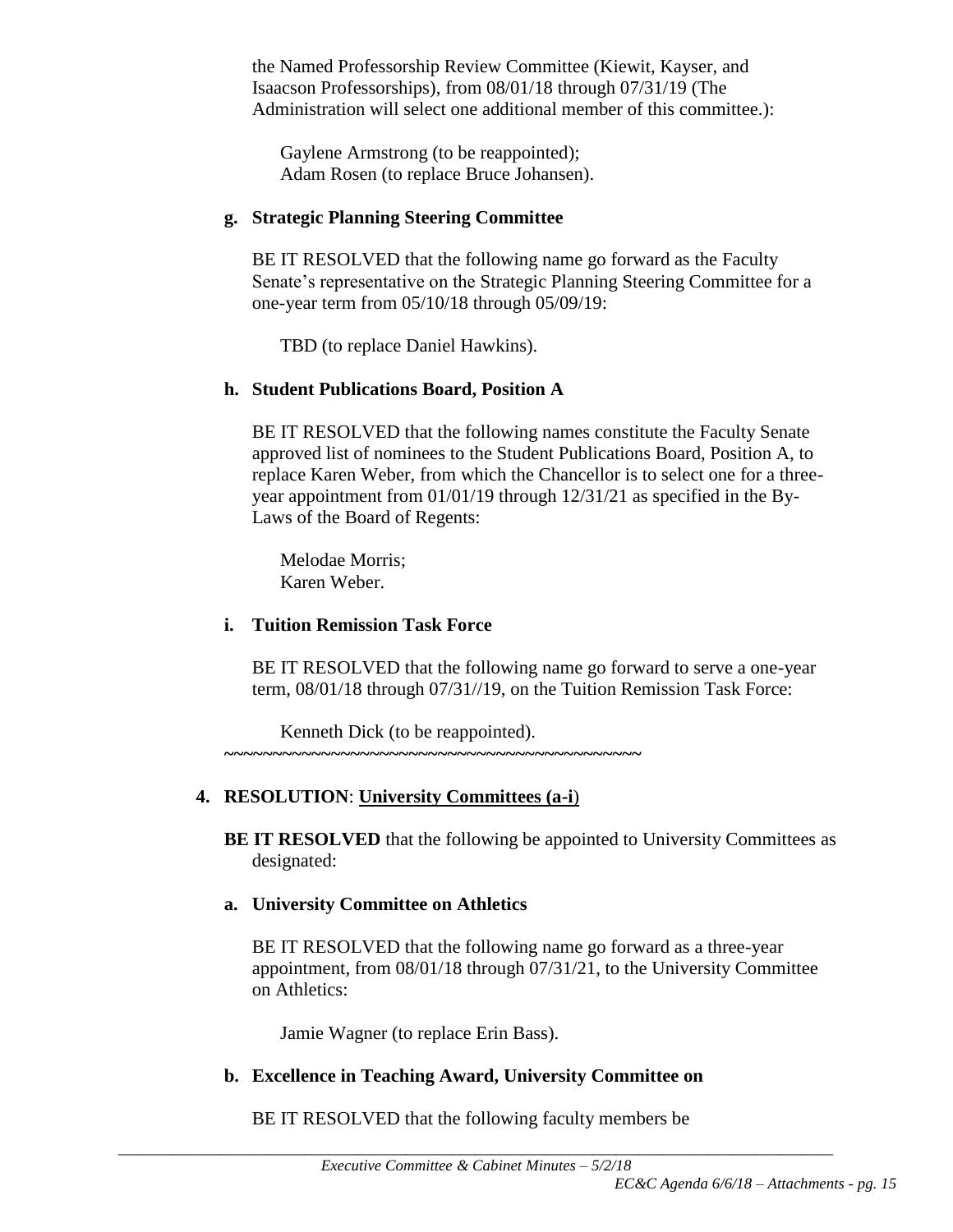recommended for service as three-year appointments, from 08/01/18 through 07/31/21, on the University Committee on Excellence in Teaching. (Of the committee, two members should be recipients of the award and one member should be a pre-tenure faculty at-large member.) These members will serve staggered terms, and their replacements will be appointed to serve terms that would balance term endings, except for the **pre-tenure** faculty member, who serves a one year term (08/01/18-07/31/19):

John McCarty, A&S [*Recipient of Award*] (to replace Melanie Bloom); Catherine Co, CBA (to replace Phani Tej Adidam).

#### AND

Anne Karabon, ED, Pre-Tenure Faculty Member At-Large (to be reappointed) [term: 08/01/18 – 07/31/19].

## **c. University Committee on Facilities Planning**

BE IT RESOLVED that the following name go forward as a three-year appointment, from 08/01/18 through 07/31/21, to the University Committee on Facilities Planning:

Amy Schindler (to replace Suzanne Sollars).

## **d. University Committee on Honors & Awards**

BE IT RESOLVED that the following name go forward as a three-year appointment from 08/01/18 through 07/31/21, to the University Committee on Honors & Awards:

Saundra Shillingstad (to replace Sara Myers).

## **e. University Committee on Library & Learning Resources**

BE IT RESOLVED that the following names go forward as three-year appointments from 08/01/18 through 07/31/21, to the University Committee on Library and Learning Resources:

Cristian Dona-Reveco (to replace Barbara Hewins-Maroney); Joyce Neujahr (to replace Heidi Blackburn).

## **f. University Committee on Student Affairs**

BE IT RESOLVED that the following name go forward as a three-year appointment from 08/01/18 through 07/31/21, on the University Committee on Student Affairs:

Dustin White (to replace Karen Weber).

\_\_\_\_\_\_\_\_\_\_\_\_\_\_\_\_\_\_\_\_\_\_\_\_\_\_\_\_\_\_\_\_\_\_\_\_\_\_\_\_\_\_\_\_\_\_\_\_\_\_\_\_\_\_\_\_\_\_\_\_\_\_\_\_\_\_\_\_\_\_\_\_\_\_\_\_\_\_\_\_\_\_\_\_\_\_\_\_\_\_\_\_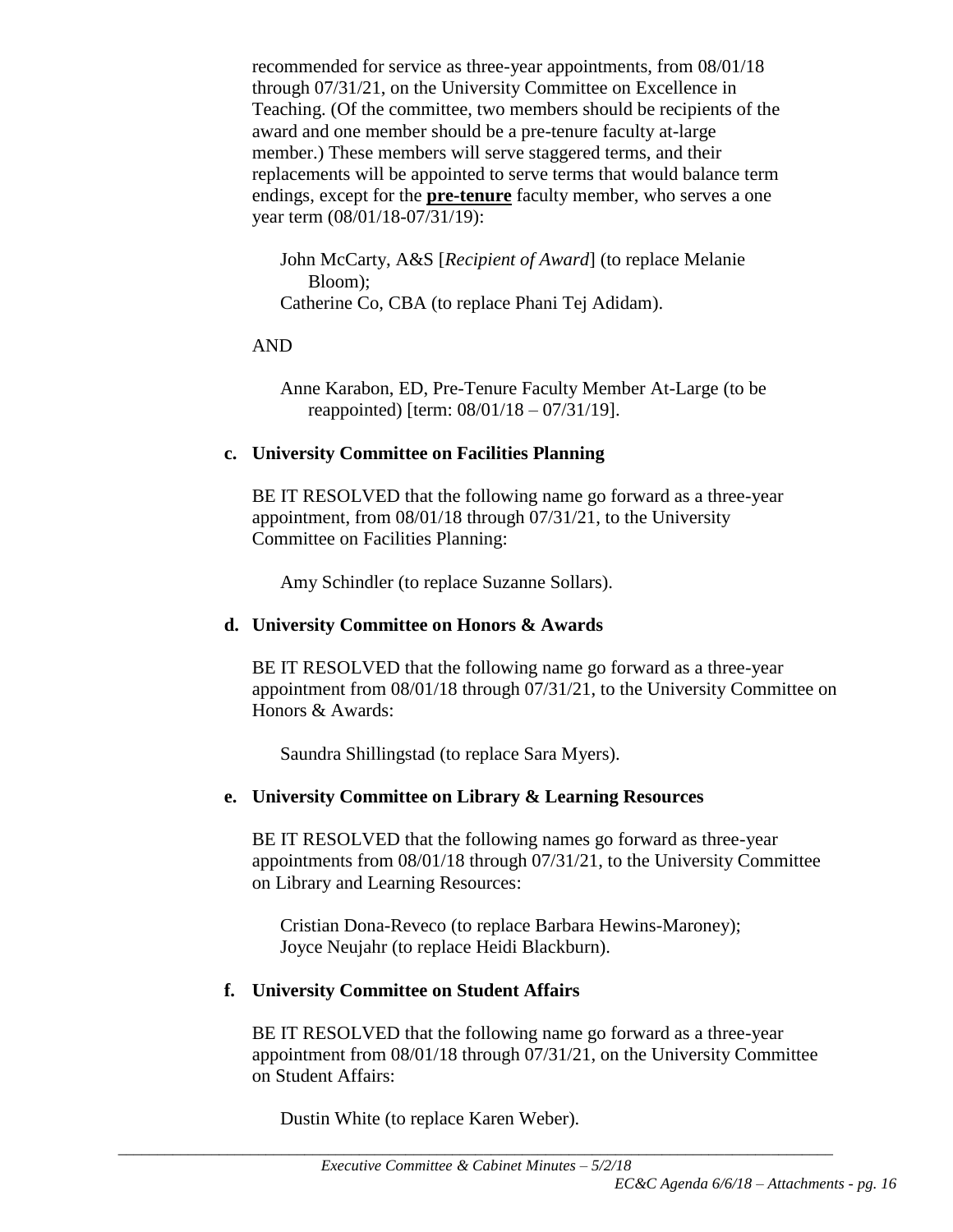#### **g. University Committee on Technology Resources, Services and Planning**

BE IT RESOLVED that the following names go forward as three-year appointments from 08/01/18 through 07/31/21, to the University Committee on Technology Resources, Services and Planning:

Miriam Kuhn (to be reappointed); Xiaoyue (Zoe) Cheng (to replace Greg Morin); Li-Fen (Lilly) Lu (to replace Paul Davis).

#### **h. University Committee for the Advancement of Teaching (UCAT)**

BE IT RESOLVED that the following names go forward as three-year appointments from 07/01/18 through 06/30/21, to the University Committee for the Advancement of Teaching (UCAT):

Erin Pleggenkuhle-Miles, CBA (to replace Bob Ottemann, CBA); Amanda Steiner, ED (to replace Mike Messerole, ED); Dario Ghersi, IS&T (to replace Margaret Hall, IS&T);

AND the following name to go forward as a two-year appointment from 07/01/18 through 06/30/20, in order to further stagger the terms:

Omer Farooq, LIB (to replace James Shaw, LIB).

#### **i. University Committee on Research & Creative Activity (UCRCA)**

BE IT RESOLVED that the following names go forward as three-year appointments from 08/1/18 through 07/31/21, to the University Committee on Research & Creative Activity (UCRCA):

Tom Bragg, A&S, Sciences (to be reappointed); Christine Toh, IS&T (to replace Dario Ghersi, IS&T); Benjamin Steiner, CPACS (to replace Kyle Kercher, CPACS). **~~~~~~~~~~~~~~~~~~~~~~~~~~~~~~~~~~~~~~~~~~~**

## **5. RESOLUTION: Faculty Senate Presidential Appointments (a-e)**

BE IT RESOLVED that the Faculty Senate President appoints the following as designated:

## **a. AAUP Executive Committee (American Assoc. of University Professors)**

BE IT RESOLVED that the Faculty Senate President appoints the following **senator**, who is also an AAUP member, as the Senate representative for a one-year appointment from 05/09/18 through 05/08/19, to the UNO Chapter of AAUP:

Kelly MacArthur (to be reappointed).

\_\_\_\_\_\_\_\_\_\_\_\_\_\_\_\_\_\_\_\_\_\_\_\_\_\_\_\_\_\_\_\_\_\_\_\_\_\_\_\_\_\_\_\_\_\_\_\_\_\_\_\_\_\_\_\_\_\_\_\_\_\_\_\_\_\_\_\_\_\_\_\_\_\_\_\_\_\_\_\_\_\_\_\_\_\_\_\_\_\_\_\_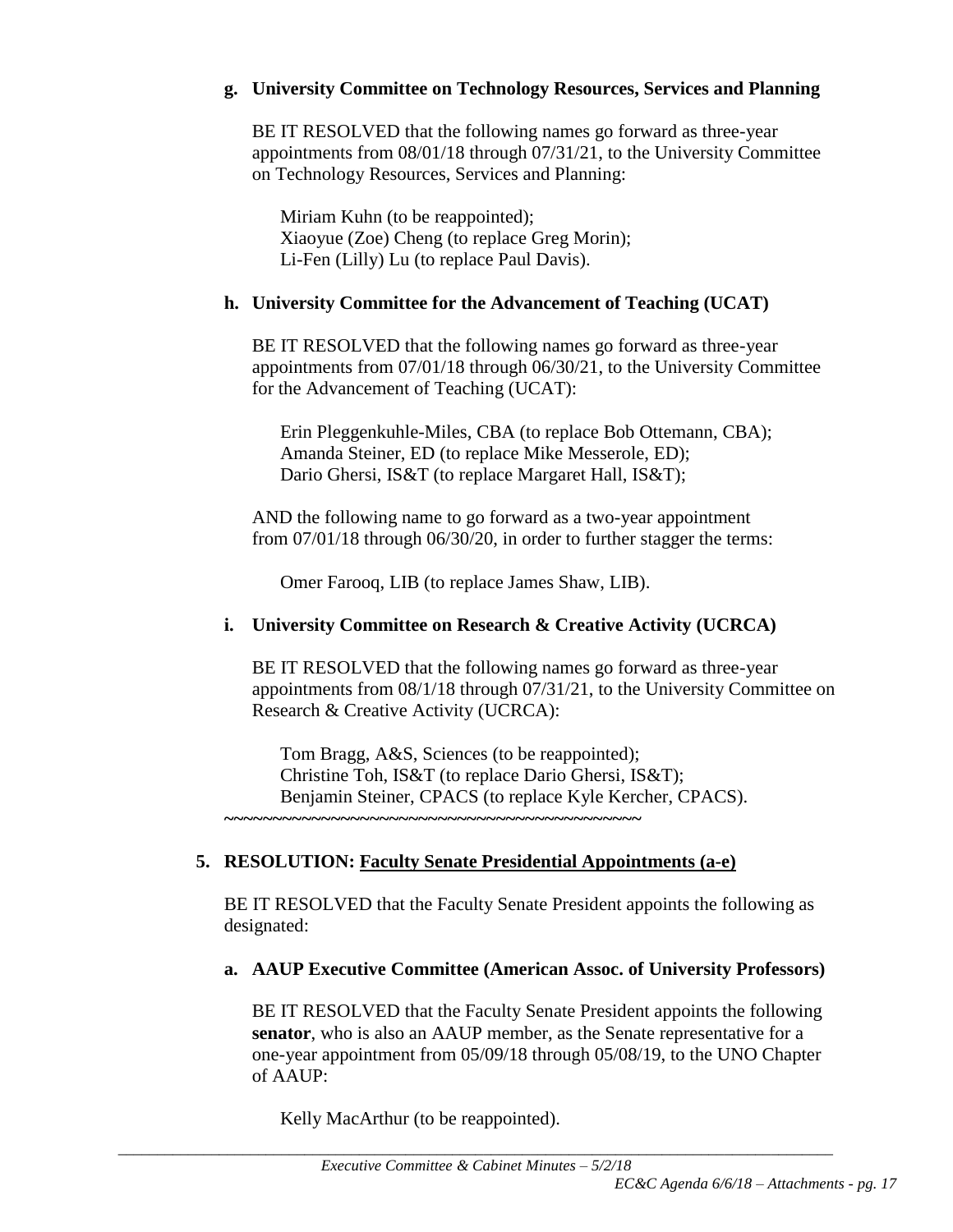# **b. Academic Freedom Coalition of Nebraska (AFCON)**

BE IT RESOLVED that the Faculty Senate President appoints the following senator to be the Senate representative to the Academic Freedom of Coalition of Nebraska (AFCON) for a one-year term, from 05/09/18 through 05/08/19:

TBD.

# **c. Alumni Association Board of Directors**

BE IT RESOLVED that the Faculty Senate President appoints the following UNO alumnus as the Senate representative for a one-year term, from 08/01/18 through 07/31/19, to the Alumni Association Board of Directors:

Scott Vlasek (to be reappointed).

# **d. Budget Advisory Committee (Faculty Senate Committee)**

BE IT RESOLVED that the Faculty Senate President appoints the following faculty member to the Faculty Senate Budget Advisory Committee for a threeyear term, from 08/01/18 through 07/31/21:

Carol Ebdon (to replace Craig Maher).

# **e. Graduate Council Liaison**

BE IT RESOLVED that the Faculty Senate President appoints the following member of the **Graduate Council** to be the liaison between the 2018-2019 Faculty Senate and the Graduate Council for a one-year term from 08/01/18 through 07/31/19:

Phani Tej Adidam (to replace Julie Blaskewicz Boron)*.*  **~~~~~~~~~~~~~~~~~~~~~~~~~~~~~~~~~~~~~~~~~~~**

## **PENDING:** None

## **V. Ad hoc Committees**

**A. Ad hoc UNO-UNMC Faculty-to-Faculty Communication and Collaboration Committee:** Senator Barone reported the Committee met April 30, 2018, 3-4:15 p.m**.**

Attending: Barone, Bartola, Beam, Gebhart, Natarajan, Rogan, Schaffer, Sollars, Woscyna.

Absent: Shriver, Glenn, Reilly, Maher, Tyma, Sewell.

- 1. Parking: The committee sees benefits in a regular shuttle service moving between the two campuses and would advise the Faculty Senates to investigate its feasibility.
- 2. The committee reviewed updated documents associated with the process for joint appointments for UNO and UNMC faculty on each campus. The response to both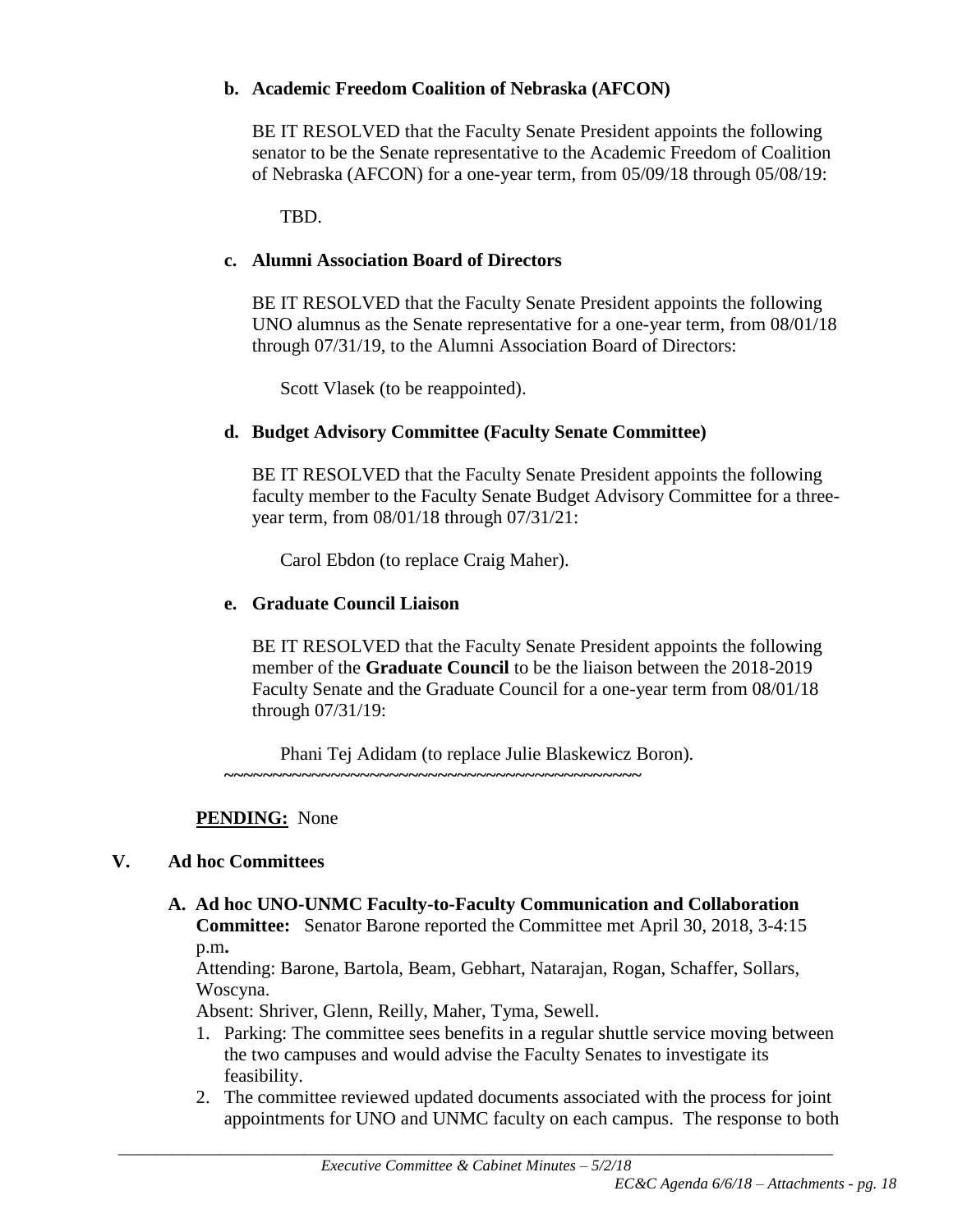documents was positive and no recommendations for changes were made.

- 3. The committee reviewed a document detailing the new changes to registration from Penny Harmony. Specifically, we reviewed the changes to Intercampus registration, the single sign-on between UNO/UNMC portals and the Dual Degree Programs. The response to the changes was positive and no recommendations for changes were made.
- 4. The committee discussed the relocation of the Munroe-Meyer Institute to the Scott Campus and the plans for the First Data buildings.
- 5. The committee brainstormed on ways that the closer relationship between the two campuses can be beneficial to the economy of Nebraska. Specifically, we discussed workforce issues, training and research trajectories. In addition, we discussed how this idea could be integrated into the strategic planning process on each campus.
- 6. The committee ended with a brief discussion on its future. The committee members felt that the space for dialogue remains useful, but felt that a more specific charge from each of the Faculty Senates would be welcome.

# **VII. Unfinished Business**

# **PENDING:**

## **A. Dual Factor Authentication:**

It was determined that since more clarity (such as "key fob" or "hardware token") was still necessary.Senator Adams moved and Senator Nash seconded a motion to task soon-to-be Past President Grams with this. The motion passed with one nay vote.

## **B. UNO Website for documents and policies**

*At the 1/17/18 Faculty Senate meeting:* AVC Smith-Howell is in the process of finding a UNO web site repository for policy and other documents, in order to make them easier to find. President Grams wanted to start a conversation on this. *(1/17/18 The Senate agreed that this issue would stay with the EC&C.)*

## **C. Facilities Use Plan, related to the new Freedom of Expression Policy** (*3/7/18):*

There was disappointment with the current draft policy in the amount of space where a demonstration could be held**.** 

*(On 4/11/18 it was reported that this has a 4/28/2018 deadline.) (At the 5/2/18 EC&C meeting this item was dismissed.)*

## **D. "Concur" or Travel:**

A new system for processing travel requests and expenses, Concur, will be implemented in Firefly this summer. Concerns heard from faculty about the entry of personal or financial information in this system were presented and addressed by the SAP helpdesk in an email to President Grams. No personal information need be left after using the system.

*(As of 4/11/18 this is still being worked on.) (At the 5/2/18 EC&C meeting this item was dismissed.)*

**E. Canvas Retention & Completion Calendar:** Senator Grams reported in *April 2018 this is continuing to be worked on*.